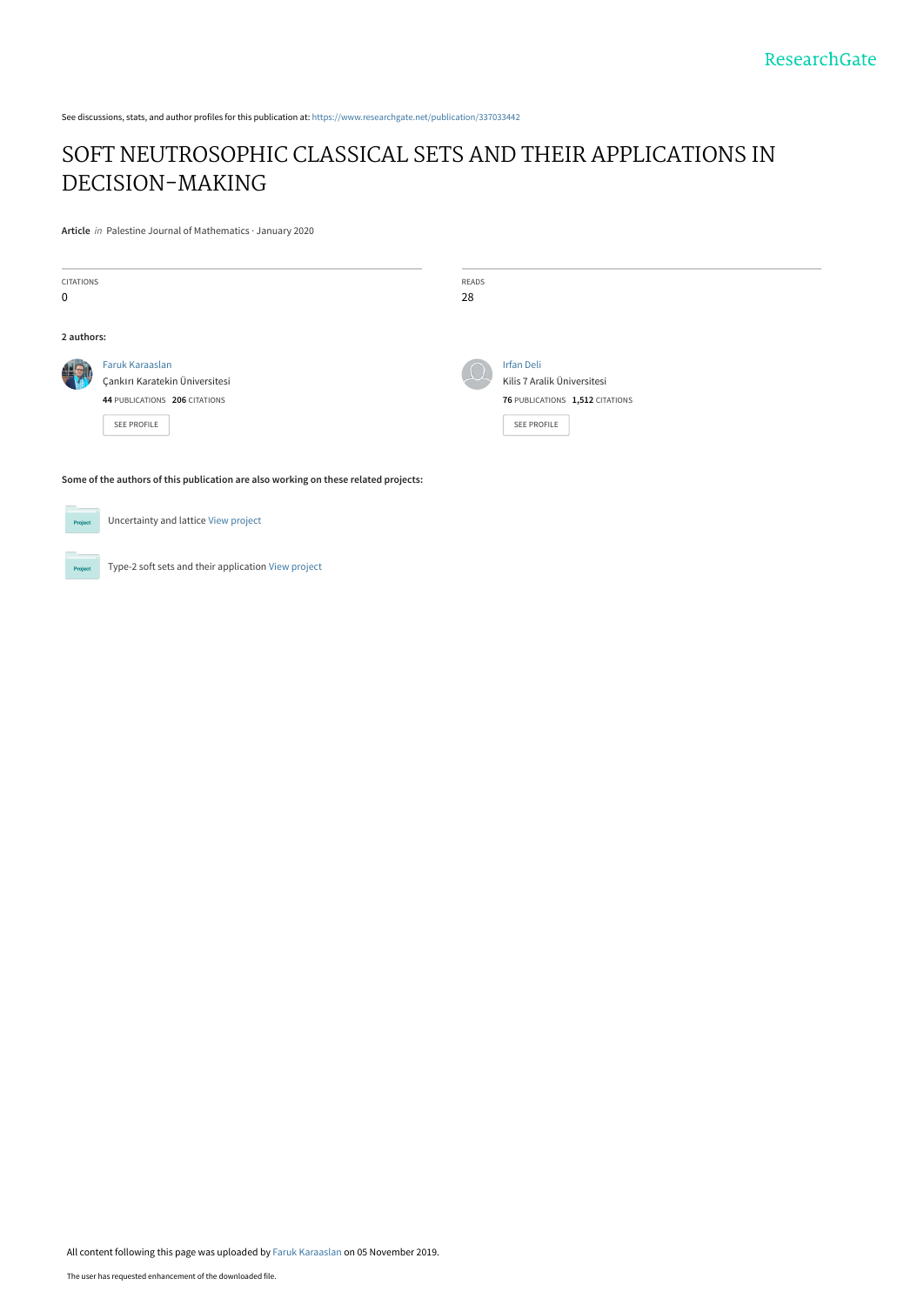## SOFT NEUTROSOPHIC CLASSICAL SETS AND THEIR APPLICATIONS IN DECISION-MAKING

Faruk Karaaslan\* and Irfan Deli

Communicated by Najeeb Mahdou

MSC 2010 Classifications: Primary 03E20, 03E75; Secondary 62C86.

Keywords and phrases: Soft set, neutrosophic classical set, soft neutrosophic classical set, degenerate element, decision making.

*An earlier version of this paper was presented at the International Conference on Mathematics and Mathematics Education (ICMME-2016), Elazı ˘g, Turkey, May 12-14, 2016*.

Abstract. In this paper, we introduce the concept of soft neutrosophic classical sets and its set theoretical operations such as; union, intersection, complement, AND-product and OR-product. In addition to these concept and operations, we define four basic types of sets of degenerate elements in a soft neutrosophic classical set. Then, we propose a group decision making method based on soft neutrosophic classical sets, and give algorithm of proposed method. We also make an application of proposed method on a problem including soft neutrosophic classical data.

#### 1 Introduction

Molodtsov [\[16\]](#page-15-1) introduced soft set theory as a mathematical tool that independent from membership function in fuzzy set theory which defined by Zadeh [\[25\]](#page-15-2) for coping with problems involving uncertainty and vagueness. Applications of soft set theory have been expanded in many different area. After Molodtsov's work, soft set theory has been growing very rapidly in terms of set theoretical and application. In 2003, Maji *et al.* [\[17,](#page-15-3) [18\]](#page-15-4) applied soft set theory to decision making problems. Then, decision making, algebraic structures and set theoretical operations and properties on soft sets were made a lot of work. For instance; Ali *et al.* [\[1\]](#page-15-5) contributed to soft set theory in terms of set theoretical by defining some novel operations on soft sets such as extending intersection and extending union, restricted intersection and restricted union, Çağman and Enginoğlu [[7\]](#page-15-6) modified definitions of soft set operations, Sezgin and Atagün [\[21\]](#page-15-7) proved that De Morgan's law is hold in soft set theory for different operations on soft sets. Feng *et al.* [\[11\]](#page-15-8) gave a systematic study on several types of soft subsets and various soft equal relations induced by them, Xia and Zuhua [\[24\]](#page-15-9) gave some new operations such as the product, the anti product of two soft sets, inverse the image and pre-image of a soft set. Zhu and Wen [\[26\]](#page-15-10) redefined the intersection, complement, and difference of soft sets. They also investigated the algebraic properties of these operations along with a known union operation and found that the new operation system on soft sets inherits all basic properties of operations on classical sets, which justifies their definitions. Çağman [[8\]](#page-15-11) made contributions to the theory of soft sets. Atagün and Aygün proposed two novel operations on soft set and he proved that set of all soft sets over same initial universe is an abelian group under defined new operations.

Concept of neutrosophic sets was defined by Smarandache [\[5,](#page-15-12) [6\]](#page-15-13) as a new mathematical tool for dealing with problems involving incomplete, indeterminacy, inconsistent knowledge. Maji [\[19\]](#page-15-14) introduced concept of neutrosophic soft set and some operations of neutrosophic soft sets. Karaaslan [\[13\]](#page-15-15) redefined concept and operations of neutrosophic soft sets. Recently, the properties and applications on the neutrosophic soft sets have been studied increasingly. For examples; Broumi [\[3\]](#page-15-16) defined concept of generalized neutrosophic soft set, Broumi *et al.* [\[4\]](#page-15-17) gave a decision making method on the neutrosophic parameterized soft sets, Şahin and Küçük [\[20\]](#page-15-18) introduced a new kind of decision making method based on the generalized neutrosophic soft set and its integration, Deli [\[9\]](#page-15-19) defined concept of interval-valued neutrosophic soft set and its operations, Deli and Broumi [\[10\]](#page-15-20) introduced neutrosophic soft matrices and gave a decision making method based on neutrosophic soft matrices. Karaaslan [\[14\]](#page-15-21) defined concept of pos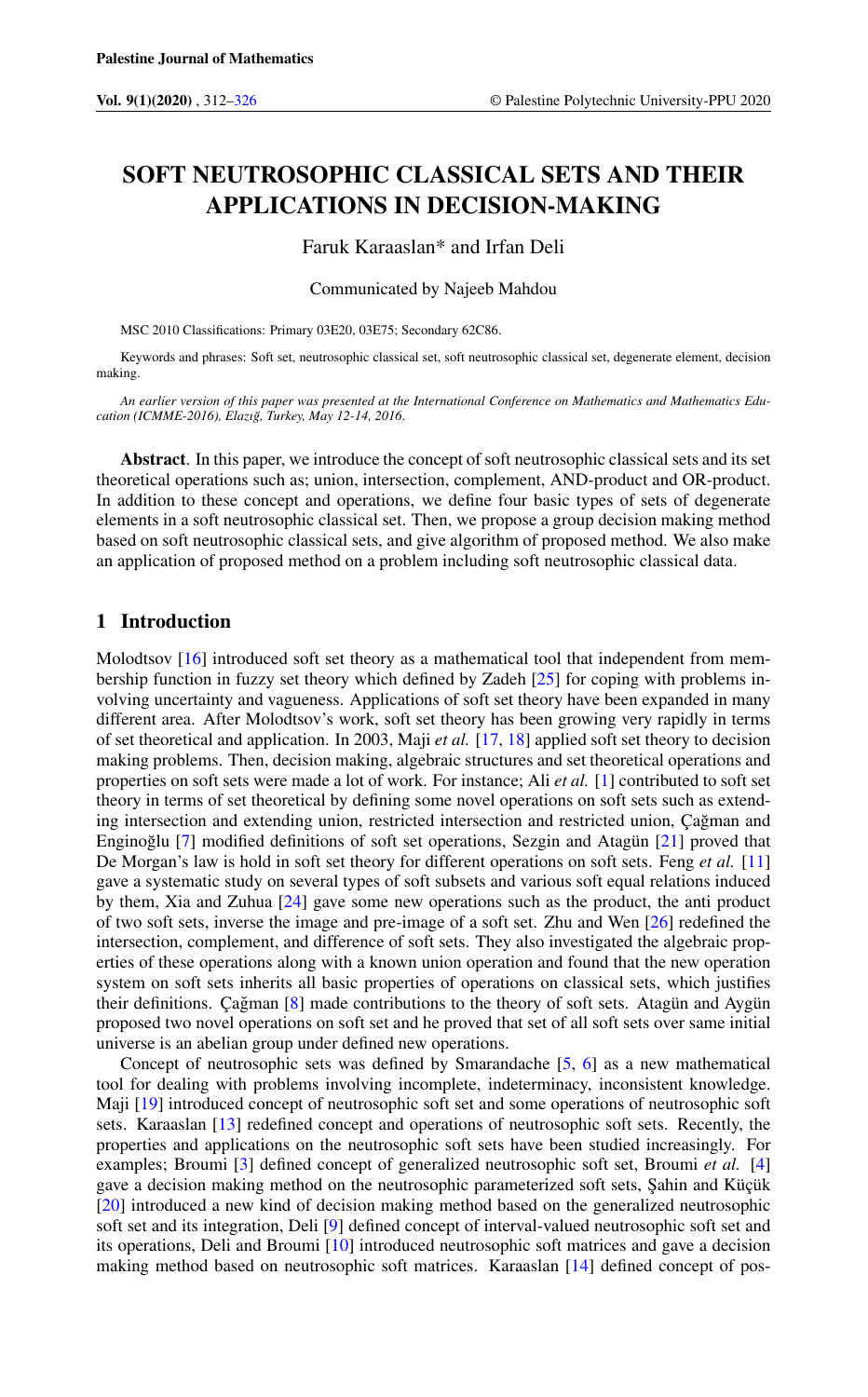sibility neutrosophic soft set and its operations and gave a decision making method based on possibility neutrosophic soft set.

In this paper, we define concept of soft neutrosophic classical set and its operations. Basic idea of soft neutrosophic classical set is that; according to evaluations which are made in different times, in different environments and by different person...etc., an element belong to truth set, indeterminacy set and falsity set in same time. To explain this idea, let us give an example. Let  $U = \{u_1, u_1, ..., u_n\}$  be a set of students and  $L = \{l_1 = mathematics, l_2 = English, l_3 = 1\}$  $philosophy$  be common lessons taken by all student in set U. Assume that there are five exams along one year for each lesson and these exams have parallel concepts individually. They are also evaluated the results of exams by three criteria that are successful, indeterminate (between successful and unsuccessful) and unsuccessful. For simple, let us consider mathematics lesson, in the end of the parallel five exams, we may see that some students both among successful students and among unsuccessful students or both among successful students and among indeterminate students etc. such situations can't be modeled with soft sets and other set theories. At this point of view, we need soft neutrosophic classical sets to model such situations. Therefore, in this work, we first define concept of soft neutrosophic classical set and its operations and obtain their some properties. Then we suggest a group decision making method so as to apply to the problems containing uncertainty, and give an application of the suggested method.

#### 2 Preliminaries

In this section, we will recall some definitions and properties related to neutrosophic sets [\[22\]](#page-15-22), soft sets [\[8,](#page-15-11) [16\]](#page-15-1) and neutrosophic classical set [\[12\]](#page-15-23) required for our study. Throughout this paper U, E and  $\mathcal{P}(U)$  denote set of initial universe, set of parameters and power set of U, respectively.

**Definition 2.1.** [\[22\]](#page-15-22) A neutrosophic set  $\mu$  on the non-empty set U is defined by

$$
\mu = \{ \langle x, \mu_t(x), \mu_i(x), \mu_f(x) \rangle : x \in U \}
$$

where  $\mu_t, \mu_i, \mu_f : U \to ]-0, 1^+[$  and  $-0 \le \mu_t(x) + \mu_i(x) + \mu_f(x) \le 3^+$ . Values of  $\mu_t(x), \mu_i(x)$ and  $\mu_f(x)$  are real standard or non-standard subsets of  $]$ <sup>-</sup>0, 1<sup>+</sup>[. Therefore it is difficult to use the neutrosophic values in real life applications in scientific and engineering. For this reason we take values of  $\mu_t(x)$ ,  $\mu_i(x)$  and  $\mu_f(x)$  from the subset of [0, 1].

**Definition 2.2.** [\[12\]](#page-15-23) Let U be a non-empty fixed set and  $\kappa_t, \kappa_i, \kappa_f \subseteq U$ . A neutrosophic classical set  $\kappa$  is defined as follows:

$$
\kappa = \big\{ \langle x, \kappa_t, \kappa_i, \kappa_f \rangle : x \in U \big\}.
$$

Here the set  $\kappa_t$ ,  $\kappa_i$  and  $\kappa_f$  is called the set of member, indeterminacy and non-members of  $\kappa$ , respectively.

**Definition 2.3.** [\[16\]](#page-15-1) Let U be an initial universe, E be a parameter set and A be non-nonempty subset of E. A pair  $(F, A)$  is called a soft set over U, where F is a mapping given by  $F : A \rightarrow$  $\mathcal{P}(U)$ .

Çağman  $[8]$  $[8]$  restructured definition of soft sets and its set theoretical operations which are more suitable for pure mathematics. In this paper, we will use definition of soft set given by Çağman in  $[8]$  $[8]$ .

**Definition 2.4.** [\[8\]](#page-15-11) A soft set  $\varphi$  over U is a set valued function from E to  $\mathcal{P}(U)$ . It can be written a set of ordered pairs

$$
\varphi = \big\{ (e, \varphi(e)) : e \in E \big\}.
$$

Note that if  $\varphi(e) = \emptyset$ , then the element  $(e, \varphi(e))$  is not appeared in  $\varphi$ . Set of all soft sets over U is denoted by  $\mathcal{S}_U^E$ .

**Definition 2.5.** [\[15\]](#page-15-24) Let E be a parameter set,  $S \subset E$  and  $f : S \to E$  be an injective function. Then  $S \cup f(S)$  is called extended parameter set of S and denoted by  $\mathcal{E}_S$ .

If  $S = E$ , then extended parameter set of S will be denoted by  $\mathcal{E}$ .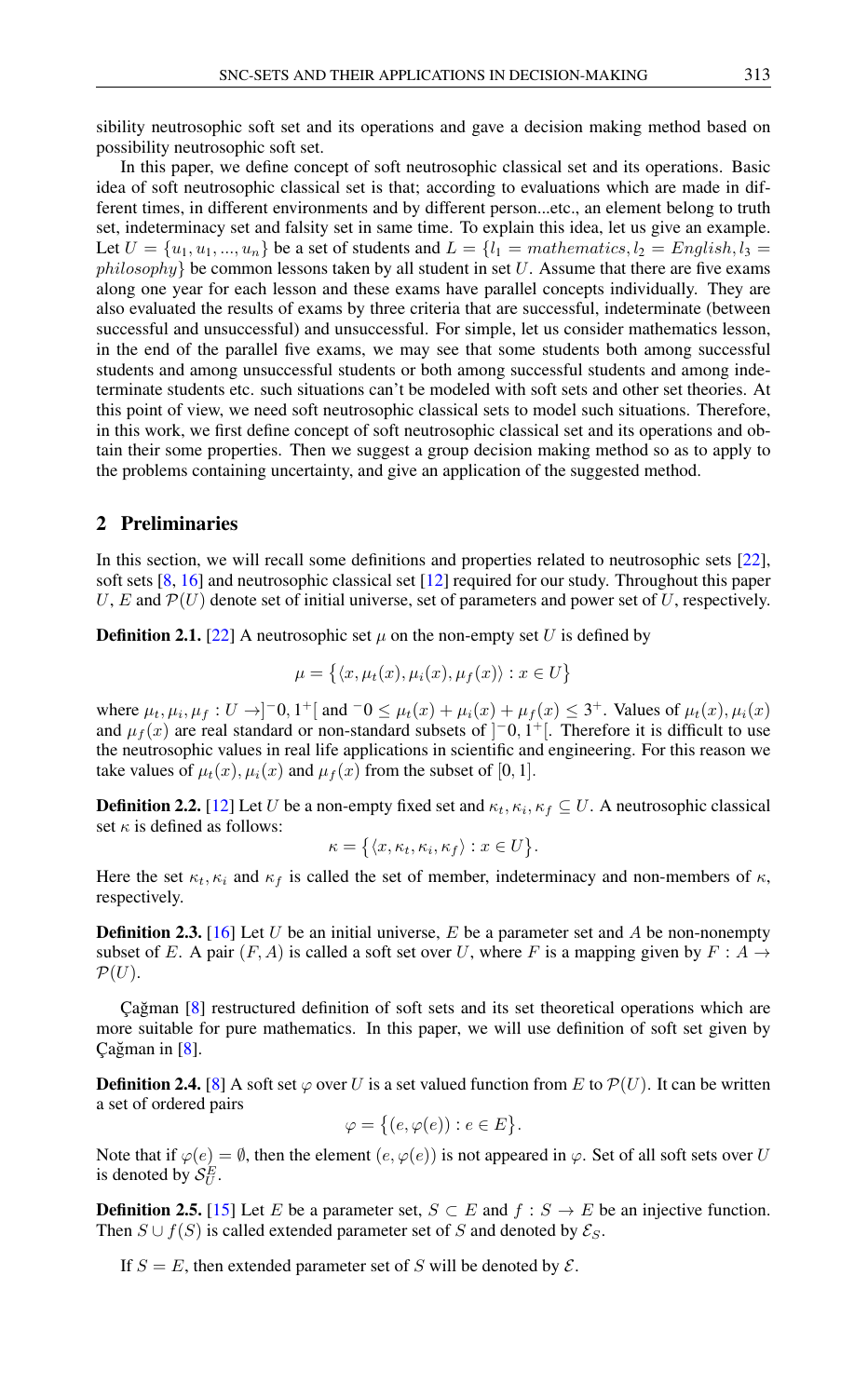**Definition 2.6.** [\[15\]](#page-15-24) Let E be a parameter set,  $S \subseteq E$  and  $S \cup f(S) = \mathcal{E}_S$  such that  $f : S \to \mathcal{E}_S$ be an injective function. If  $\varphi : S \to \mathcal{P}(U)$  and  $\psi : f(S) \to \mathcal{P}(U)$  are two mappings such that  $\varphi(e) \cap \psi(f(e)) = \emptyset$ , then triple  $(\varphi, \psi, E)$  is called bipolar soft set. We can represent a bipolar soft set  $(\varphi, \psi, E)$  as following defined by a mapping:

 $f_S : E \to P(U) \times P(U)$  such that  $\varphi(e) = \emptyset$  and  $\psi(f(e)) = U$  if  $e \in E \setminus S$  and  $f(e) \in E \setminus \mathcal{E}_S$ .

Also we can write a bipolar soft set  $f_S$  as a set of triples following form

$$
f_S = (\varphi, \psi, E) = \left\{ \big(e, \varphi(e), \psi(f(e))\big) : e \in E \text{ and } \varphi(e) \cap \psi(f(e)) = \emptyset \right\}.
$$

### 3 Soft neutrosophic classical sets

In this section, we define the concept of soft neutrosophic classical sets and set theoretical operations between soft neutrosophic sets. Then, we examine desired propositions of soft neutrosophic classical sets.

**Definition 3.1.** Let E be a parameter set and U be an initial universe. Then, a soft neutrosophic classical set (*snc*-set)  $\kappa$  over U is defined as follows:

$$
\kappa = \{(e, \langle \kappa_t(e), \kappa_i(e), \kappa_f(e) \rangle) : e \in E\}
$$

where  $\kappa_t, \kappa_i, \kappa_f : E \to \mathcal{P}(U)$  and  $\emptyset \subseteq \kappa_t(e) \cup \kappa_i(e) \cup \kappa_f(e) \subseteq U$ . Also set  $\kappa_t(e), \kappa_i(e)$  and  $\kappa_f(e)$  is called membership set, indeterminacy set and non-membership set of snc- set  $\kappa$  related to parameter  $e \in E$ , respectively.

From now on, set of all *snc*-sets over U will be denoted by  $\mathcal{SNC}_{U}^{E}$ .

**Definition 3.2.** Let  $\kappa$  be a soft neutrosophic classical set over U. If, for  $u \in U$ ,  $u \in (\kappa_t(e) \cap$  $\kappa_i(e)$ )  $\cup$   $(\kappa_i(e) \cap \kappa_f(e))$   $\cup$   $(\kappa_i(e) \cap \kappa_f(e))$ , then  $u \in U$  is called degenerate element of U related to parameter  $e \in E$  and set of degenerate elements related to parameter  $e \in E$  is denoted by  $\mathcal{D}_e$ . We define the following four basic types of sets of degenerate elements: Let  $e \in E$  and  $u \in \mathcal{D}_e$ . Then,

- (i) If  $u \in (\kappa_t(e) \cap \kappa_i(e))/(\kappa_t(e) \cap \kappa_i(e) \cap \kappa_f(e))$ , then  $u \in U$  is called positive weak degenerate element, and set of all positive weak degenerate elements is denoted by  $\mathcal{D}_e^{w^+}$ .
- (ii) If  $u \in (\kappa_i(e) \cap \kappa_f(e)) / (\kappa_f(e) \cap \kappa_f(e) \cap \kappa_f(e))$ , then  $u \in U$  is called negative weak degenerate element, and set of all negative weak degenerate elements is denoted by  $\mathcal{D}_e^{w^-}$ .
- (iii) If  $u \in (\kappa_t(e) \cap \kappa_t(e))/(\kappa_t(e) \cap \kappa_t(e) \cap \kappa_t(e))$ , then  $u \in U$  is called strict degenerate element, and set of all strict degenerate elements is denoted by  $\mathcal{D}_e^s$ .
- (iv) If  $u \in (\kappa_t(e) \cap \kappa_i(e) \cap \kappa_f(e))$ , then  $u \in U$  is called full strict degenerate element, and set of all full strict degenerate elements is denoted by  $\mathcal{D}_e^{\hat{s}}$ .

Sets of degenerate elements related to parameter  $e \in E$  can be shown as in Figure [1:](#page-4-0)

<span id="page-3-0"></span>**Example 3.3.** Let  $E = \{e_1, e_2, e_3, e_4\}$  be a parameter set and  $U = \{u_1, u_2, u_3, u_4, u_5, u_6, u_7, u_8\}$ . Suppose that,

$$
\kappa(e_1) = \langle \{u_1, u_2, u_7\}, \{u_2, u_4, u_5\}, \{u_3, u_5, u_6, u_8\} \rangle
$$
  
\n
$$
\kappa(e_2) = \langle \{u_1, u_2, u_4\}, \{u_3, u_5, u_6, u_7\}, \{u_1, u_7, u_8\} \rangle
$$
  
\n
$$
\kappa(e_3) = \langle \{u_2, u_3, u_8\}, \{u_1, u_7\}, \{u_4, u_5, u_6\} \rangle
$$
  
\n
$$
\kappa(e_4) = \langle \{u_6, u_7, u_8\}, \{u_3, u_5, u_6\}, \{u_1, u_2, u_3, u_4\} \rangle
$$

then,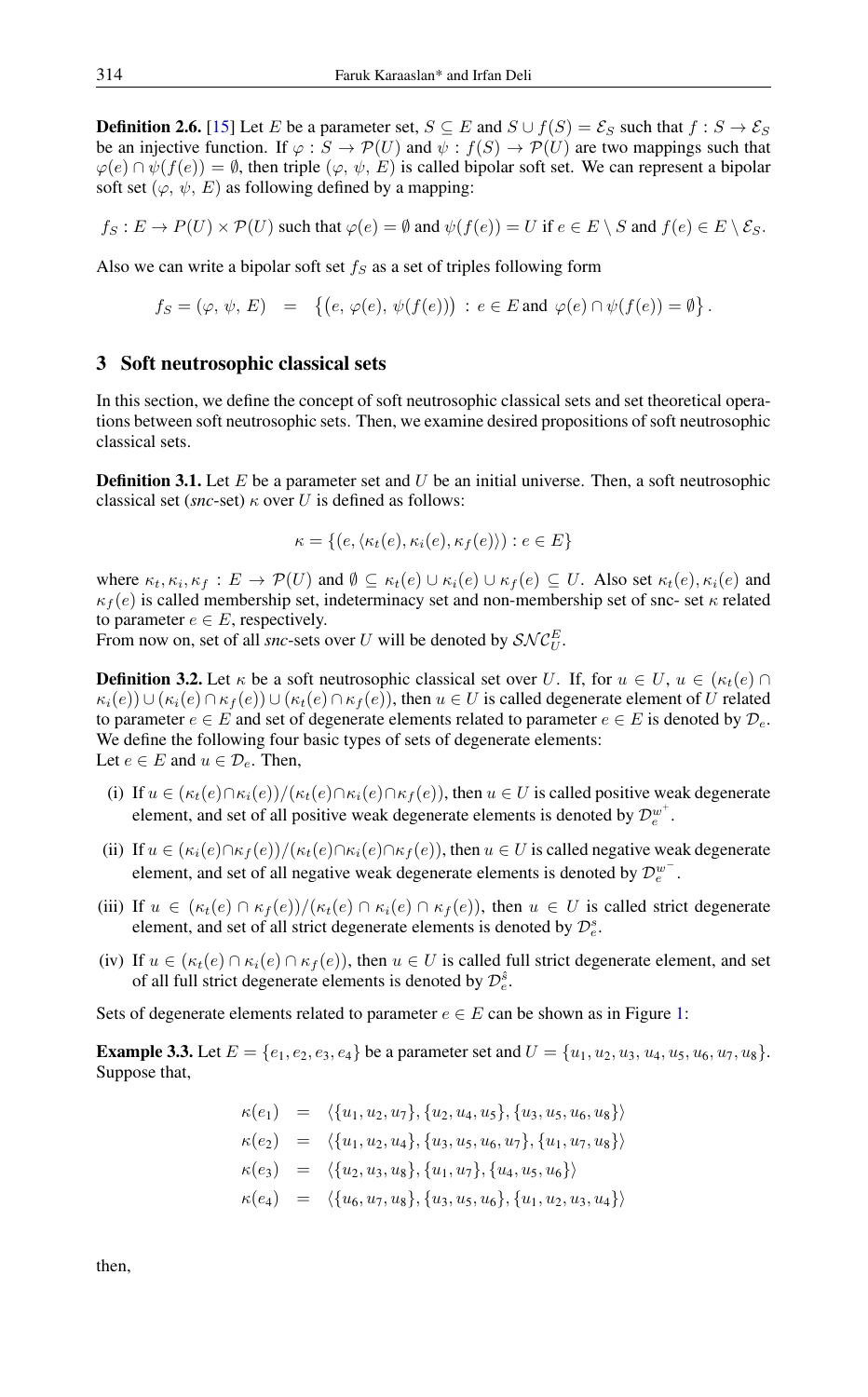

<span id="page-4-0"></span>Figure 1. Sets of degenerate elements related to parameter  $e \in E$ .

$$
\kappa = \left\{ \big( e_1, \langle \{u_1, u_2, u_7\}, \{u_2, u_4, u_5\}, \{u_3, u_5, u_6, u_8\} \rangle \big), \\ (e_2, \langle \{u_1, u_2, u_4\}, \{u_3, u_5, u_6, u_7\}, \{u_1, u_7, u_8\} \rangle \big), \\ (e_3, \langle \{u_2, u_3, u_8\}, \{u_1, u_7\}, \{u_4, u_5, u_6\} \rangle \big), \\ (e_4, \langle \{u_6, u_7, u_8\}, \{u_3, u_5, u_6\}, \{u_1, u_2, u_4\} \rangle \big) \right\}
$$

here,

• 
$$
\mathcal{D}_{e_1} = \{u_2, u_5\}, \mathcal{D}_{e_2} = \{u_1, u_7\}, \mathcal{D}_{e_3} = \emptyset, \mathcal{D}_{e_4} = \{u_6\}
$$

• 
$$
\mathcal{D}_{e_1}^{w^+} = \{u_2\}, \mathcal{D}_{e_1}^{w^-} = \{u_5\}, \mathcal{D}_{e_1}^s = \emptyset
$$
 and  $\mathcal{D}_{e_1}^s = \emptyset$ ,

• 
$$
\mathcal{D}_{e_2}^{w^+} = \emptyset
$$
,  $\mathcal{D}_{e_2}^{w^-} = \{u_7\}$ ,  $\mathcal{D}_{e_2}^s = \{u_1\}$  and  $\mathcal{D}_{e_2}^s = \emptyset$ 

• 
$$
\mathcal{D}_{e_3}^{w^+} = \emptyset
$$
,  $\mathcal{D}_{e_3}^{w^-} = \emptyset$ ,  $\mathcal{D}_{e_3}^s = \emptyset$  and  $\mathcal{D}_{e_3}^{\hat{s}} = \emptyset$ 

• 
$$
\mathcal{D}_{e_4}^{w^+} = \{u_6\}, \mathcal{D}_{e_4}^{w^-} = \emptyset, \mathcal{D}_{e_4}^s = \emptyset \text{ and } \mathcal{D}_{e_4}^{\hat{s}} = \emptyset
$$

<span id="page-4-1"></span>**Definition 3.4.** Let  $\kappa \in \mathcal{SNC}_{U}^{E}$ . If  $\mathcal{D}_{e} = \emptyset$  for all  $e \in E$ , then snc-set  $\kappa$  is called consistent snc-set (csnc−set) and denoted by  $\hat{\kappa}$ .

**Example 3.5.** Let us consider parameter set  $E$  and initial universe set  $U$  in Example [3.3.](#page-3-0) If

$$
\kappa(e_1) = \langle \{u_1, u_7\}, \{u_2, u_4, u_5\}, \{u_3, u_6, u_8\} \rangle
$$
  
\n
$$
\kappa(e_2) = \langle \{u_2, u_4\}, \{u_3, u_5, u_6\}, \{u_1, u_7, u_8\} \rangle
$$
  
\n
$$
\kappa(e_3) = \langle \{u_2, u_3, u_8\}, \{u_1, u_7\}, \{u_4, u_5, u_6\} \rangle
$$
  
\n
$$
\kappa(e_4) = \langle \{u_6, u_7, u_8\}, \{u_5\}, \{u_1, u_2, u_3, u_4\} \rangle
$$

then,

$$
\hat{\kappa} = \left\{ \left( e_1, \langle \{u_1, u_7\}, \{u_2, u_4, u_5\}, \{u_3, u_6, u_8\} \rangle \right), \\ \left( e_2, \langle \{u_2, u_4\}, \{u_3, u_5, u_6\}, \{u_1, u_7, u_8\} \rangle \right), \\ \left( e_3, \langle \{u_2, u_3, u_8\}, \{u_1, u_7\}, \{u_4, u_5, u_6\} \rangle \right), \\ \left( e_4, \langle \{u_6, u_7, u_8\}, \{u_5\}, \{u_1, u_2, u_3, u_4\} \rangle \right) \right\}
$$

is a csnc−set.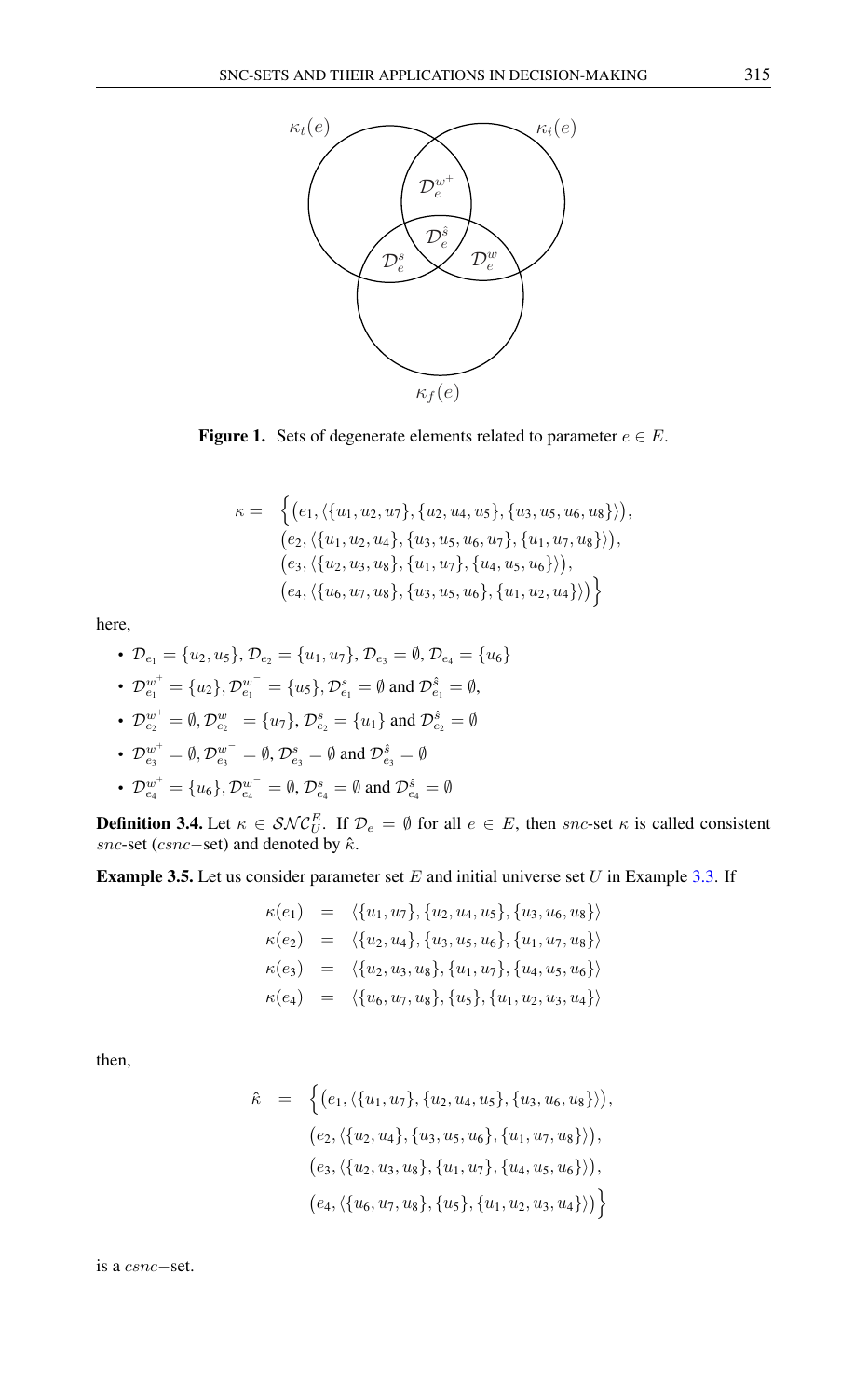<span id="page-5-1"></span>**Corollary 3.6.** Let  $\kappa \in \mathcal{SNC}_{U}^{E}$ , If  $\mathcal{D}_{e}^{w^{+}} = \emptyset$ ,  $\mathcal{D}_{e}^{w^{-}} = \emptyset$ ,  $\mathcal{D}_{e}^{s} = \emptyset$  and  $\mathcal{D}_{e}^{\hat{s}} = \emptyset$  for all  $e \in E$ ,  $\kappa$  is *a* csnc−set. On the other hand, if  $\kappa$  is csnc-set, then  $\kappa_t(e) \cap \kappa_i(e) = \emptyset$ ,  $\kappa_i(e) \cap \kappa_f(e) = \emptyset$  and  $\kappa_t(e) \cap \kappa_f(e) = \emptyset.$ 

Now, in the following proposition, we shows relation between soft set and snc-set and between bipolar soft set and snc-set

Proposition 3.7. *Let* E *be a parameter set,* U *be an initial universe and* κ *be a* csnc−*set over* U*. Then,*

- *(i) If for all*  $e \in E$ *,*  $\kappa_i(e) = \emptyset$ *, f is a bipolar soft set*
- *(ii) If for all*  $e \in E$ *,*  $\kappa_i(e) = \emptyset$  *and*  $\kappa_{\kappa}(e) = \emptyset$ *,*  $\kappa$  *is a soft set.*

*Proof.* The proof is clear.

**Definition 3.8.** Let  $\kappa \in \mathcal{SNC}_{U}^{E}$ . If, for all  $e \in E$ ,  $\kappa_t(e) = \emptyset$ ,  $\kappa_i(e) = U$  and  $\kappa_f(e) = U$ , then  $\kappa$ is called null snc-set and denoted by Θ.

**Proposition 3.9.** *Let*  $\kappa$  *be a null snc-set. Then*  $u \in \mathcal{D}_e^{w^-}$  *for all*  $u \in U$  *and*  $e \in E$ *.* 

*Proof.* Let  $\kappa$  be a null snc-set. Since  $(\kappa_i(e) \cap \kappa_f(e)) / (\kappa_t(e) \cap \kappa_i(e) \cap \kappa_f(e)) = U$  for all  $e \in E$ ,  $\eta \in \mathcal{D}^{w^-}$  $u \in {\mathcal{D}_e^{w}}^-$ .

**Definition 3.10.** Let  $\kappa \in \mathcal{SNC}_{U}^{E}$ . If, for all  $e \in E$ ,  $\kappa_{t}(e) = U$ ,  $\kappa_{i}(e) = \emptyset$  and  $\kappa_{f}(e) = \emptyset$ , then  $\kappa$ is called absolute snc-set and denoted by Ξ.

<span id="page-5-0"></span>**Definition 3.11.** Let  $\kappa, \tau \in \mathcal{SNC}_U^E$ . If for all  $e \in E$ ,  $\kappa_t(e) \subseteq \tau_t(e)$ ,  $\kappa_i(e) \supseteq \tau_i(e)$  and  $\kappa_f(e) \supseteq \tau_i(e)$  $\tau_f(e)$ ,  $\kappa$  is called soft neutrosophic classical subset of  $\tau$  and denoted by  $\kappa \preceq \tau$ .

**Example 3.12.** Let  $E = \{e_1, e_2, e_3, e_4\}$  be a parameter set and  $U = \{u_1, u_2, u_3, u_4, u_5, u_6, u_7, u_8\}$ . Suppose that

$$
\kappa = \left\{ \left( e_1, \left\{ \{u_1, u_2, u_7\}, \{u_2, u_4, u_5\}, \{u_3, u_5, u_6, u_8\} \right\} \right), \right. \\ \left. \left( e_2, \left\{ \{u_1, u_2, u_4\}, \{u_3, u_5, u_6, u_7\}, \{u_1, u_7, u_8\} \right\} \right), \right. \\ \left. \left( e_3, \left\{ \{u_2, u_3, u_8\}, \{u_1, u_7\}, \{u_4, u_5, u_6\} \right\} \right), \right. \\ \left. \left( e_4, \left\{ \{u_6, u_7, u_8\}, \{u_3, u_5, u_6\}, \{u_1, u_2, u_3, u_4\} \right\} \right) \right\}
$$

and

$$
\tau = \left\{ \left( e_1, \langle \{u_1, u_2\}, \{u_2, u_4, u_5, u_6\}, \{u_3, u_5, u_6, u_7, u_8\} \rangle \right) \right\}
$$
  
\n
$$
\left( e_2, \langle \{u_1, u_4\}, \{u_2, u_3, u_5, u_6, u_7\}, \{u_1, u_7, u_6, u_8\} \rangle \right)
$$
  
\n
$$
\left( e_3, \langle \{u_3, u_8\}, \{u_1, u_6, u_7\}, \{u_2, u_4, u_5, u_6\} \rangle \right)
$$
  
\n
$$
\left( e_4, \langle \{u_7\}, \{u_3, u_5, u_6, u_7\}, \{u_1, u_2, u_3, u_4, u_6\} \rangle \right) \right\}.
$$

Since  $\tau_t(e) \subseteq \kappa_t(e), \tau_i(e) \supseteq \kappa_i(e)$  and  $\tau_f(e) \supseteq \kappa_f(e)$  for all  $e \in E, \tau \preceq \kappa$ .

**Definition 3.13.** Let  $f, g \in SNC_U^E$ . Then,  $\kappa$  and  $\tau$  are equal, denoted by  $\kappa = \tau$ , if  $\kappa \leq \tau$  and  $\tau \preceq \kappa$ .

**Proposition 3.14.** Let  $\kappa, \tau \in \mathcal{SNC}_U^E$ . Then,

*(i)*  $\kappa \prec \Xi$ *(ii)*  $\Theta \preceq \kappa$ *(iii)*  $\kappa \preceq \kappa$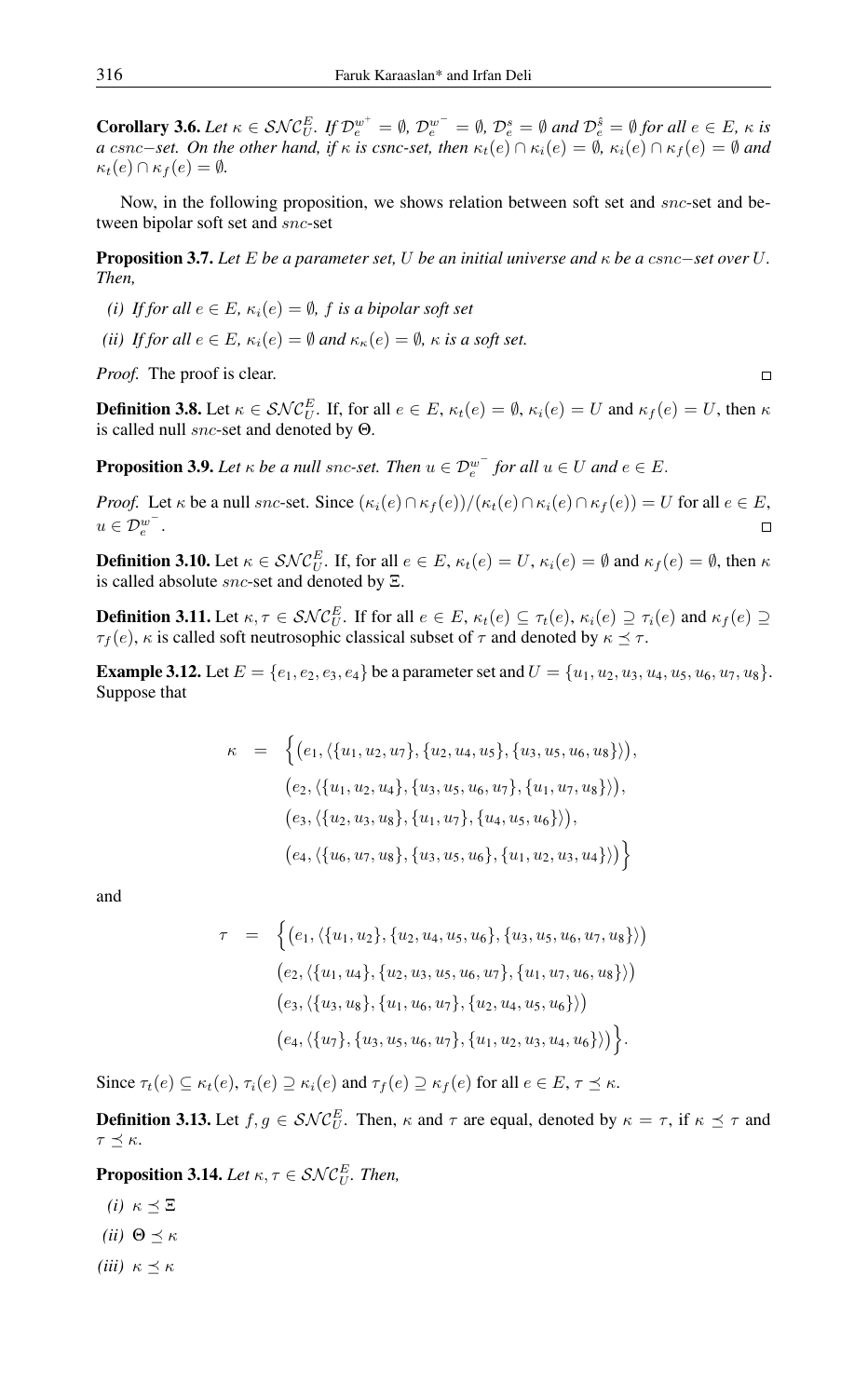*(iv) If*  $\kappa \leq \tau$  *and*  $\tau \leq \sigma$ *, then*  $\kappa \leq \sigma$ 

*Proof.* It is clear from Definition [3.11.](#page-5-0)

<span id="page-6-0"></span>**Definition 3.15.** Let  $\kappa, \tau \in SNC_U^E$ . Then, union operation between two snc-sets  $\kappa$  and  $\tau$ , denoted by  $\kappa \sim \tau$ , is defined as follows:

$$
\kappa \smile \tau = \Big\{ \big(e, \langle \kappa_t(e) \cup \tau_t(e), \kappa_i(e) \cap \tau_i(e), \kappa_f(e) \cap \tau_f(e) \rangle \big) : e \in E \Big\}.
$$

**Proposition 3.16.** *Let*  $\kappa, \tau, \sigma \in \mathcal{SNC}_U^E$ *. Then,* 

- *(i)*  $\kappa \smile \kappa = \kappa$
- *(ii)*  $\kappa \smile \Theta = \kappa$
- *(iii)*  $\kappa \smile \Xi = \Xi$
- *(iv)*  $\kappa \sim \tau = \tau \sim \kappa$
- $(\nu)$   $\kappa \smile (\tau \smile \sigma) = (\kappa \smile \tau) \smile \sigma$

*Proof.* It can be proved by Definition [3.15.](#page-6-0)

<span id="page-6-1"></span>**Proposition 3.17.** Let  $\kappa, \tau \in \mathcal{SNC}_U^E$  and  $u \in U$  be a degenerate element in both  $\kappa$  and  $\tau$ . Then  $u \in U$  *is a degenerate element in*  $\kappa \sim \tau$ *.* 

*Proof.* In order to prove, we will investigate four cases:

- Case 1: Let  $u \in \mathcal{D}_e^{w^+}$  for any  $e \in E$ . Since  $u \in (\kappa_t(e) \cap \kappa_i(e))$  and  $u \notin (\kappa_t(e) \cap \kappa_i(e) \cap \kappa_i(e))$  $\kappa_f(e)$ ,  $u \in \kappa_t(e)$  and  $u \in \kappa_i(e)$  and  $u \notin \kappa_f(e)$ . Similarly, since  $u \in (\tau_t(e) \cap \tau_i(e))$  and  $u \notin$  $(\tau_t(e) \cap \tau_i(e) \cap \tau_f(e)), u \in \tau_t(e)$  and  $u \in \tau_i(e)$  and  $u \notin \tau_f(e)$ . Thus,  $u \in \kappa_t(e) \cup \tau_t(e), u \in \tau_f(e)$  $\kappa_i(e) \cap \tau_i(e)$  and  $u \in (\kappa_t(e) \cup \tau_t(e)) \cap \kappa_i(e) \cap \tau_i(e)$ . Inasmuch as  $u \notin \kappa_f(e)$  and  $u \notin \tau_f(e)$ ,  $u \notin \kappa_f(e) \cap \tau_f(e)$ . Therefore  $u \notin (\kappa_t(e) \cup \tau_t(e)) \cap (\kappa_i(e) \cap \tau_i(e)) \cap (\kappa_f(e) \cap \tau_f(e))$ . We have  $u\in \Big(\big[(\kappa_t(e)\cup \tau_t(e))\cap (\kappa_i(e)\cap \tau_i(e))\big]\setminus\big[(\kappa_t(e)\cup \tau_t(e))\cap (\kappa_i(e)\cap \tau_i(e))\cap (\kappa_f(e)\cap \tau_f(e))\big]\Big)$ and so u is a positive weak degenerate element in  $\kappa \sim \tau$ .
- Case 2: Let  $u \in D_e^{w^-}$  for any  $e \in E$ . Since  $u \in (\kappa_i(e) \cap \kappa_f(e))$  and  $u \notin (\kappa_i(e) \cap \kappa_i(e) \cap \kappa_i(e))$  $\kappa_f(e)$ ,  $u \in \kappa_i(e)$  and  $u \in \kappa_f(e)$  and  $u \notin \kappa_t(e)$ . Similarly, since  $u \in (\tau_i(e) \cap \tau_f(e))$  and  $u \notin (\tau_t(e) \cap \tau_i(e) \cap \tau_f(e)), u \in \tau_i(e)$  and  $u \in \tau_f(e)$  and  $u \notin \tau_t(e)$ . Thus,  $u \in \kappa_i(e) \cap \tau_i(e)$ ,  $u \in \kappa_f(e) \cap \tau_f(e)$  and  $u \in (\kappa_i(e) \cap \tau_f(e)) \cap \kappa_i(e) \cap \tau_i(e)$ . Inasmuch as  $u \notin \kappa_f(e)$  and  $u \notin \tau_f(e)$ ,  $u \notin \kappa_f(e) \cap \tau_f(e)$ . Therefore  $u \notin (\kappa_t(e) \cup \tau_t(e)) \cap (\kappa_i(e) \cap \tau_i(e)) \cap (\kappa_f(e) \cap \tau_f(e))$ . We have  $u \in \Big(\big[\kappa_i(e) \cap \tau_i(e)\big) \cap \big(\kappa_f(e) \cap \tau_f(e)\big)\big] \setminus \big[\kappa_t(e) \cup \tau_t(e)\big) \cap \big(\kappa_i(e) \cap \tau_i(e)\big) \cap \big(\kappa_f(e) \cap \tau_f(e)\big)$

 $\tau_f(e))$ ] and so u is a negative weak degenerate element in  $\kappa \sim \tau$ .

- Case 3: Let  $u \in \mathcal{D}_e^s$  for any  $e \in E$ . Since  $u \in (\kappa_t(e) \cap \kappa_f(e))$  and  $u \notin (\kappa_t(e) \cap \kappa_i(e) \cap \kappa_f(e))$ ,  $u \in \kappa_t(e)$  and  $u \in \kappa_f(e)$  and  $u \notin \kappa_i(e)$ . Similarly, since  $u \in (\tau_t(e) \cap \tau_f(e))$  and  $u \notin$  $(\tau_t(e) \cap \tau_i(e) \cap \tau_f(e)), u \in \tau_t(e)$  and  $u \in \tau_f(e)$  and  $u \notin \tau_i(e)$ . Thus,  $u \in \kappa_t(e) \cup \tau_t(e)$ ,  $u \in \kappa_f(e) \cap \tau_f(e)$  and  $u \in (\kappa_t(e) \cup \tau_t(e)) \cap \kappa_f(e) \cap \tau_f(e)$ . Since  $u \notin \kappa_i(e)$  and  $u \notin \tau_i(e)$ ,  $u \notin \kappa_i(e) \cap \tau_i(e)$ . Therefore  $u \notin (\kappa_i(e) \cup \tau_i(e)) \cap (\kappa_i(e) \cap \tau_i(e)) \cap (\kappa_i(e) \cap \tau_i(e))$ . We have  $u \in \Big( [(\kappa_t(e) \cup \tau_t(e)) \cap (\kappa_f(e) \cap \tau_f(e))] \setminus [(\kappa_t(e) \cup \tau_t(e)) \cap (\kappa_i(e) \cap \tau_i(e)) \cap (\kappa_f(e) \cap \tau_f(e))] \Big)$ and so u is a strict degenerate element in  $\kappa \sim \tau$ .
- Case 4: Let  $u \in \mathcal{D}_e^s$  for any  $e \in E$ . Since  $u \in (\kappa_t(e) \cap \kappa_t(e) \cap \kappa_f(e)), u \in \kappa_t(e), u \in \kappa_i(e)$ and  $u \in \kappa_f(e)$ . Similarly, since  $u \in (\tau_t(e) \cap \tau_i(e) \cap \tau_f(e))$ ,  $u \in \tau_t(e)$  and  $u \in \tau_i(e)$  and  $u \in \tau_f(e)$ . Thus,  $u \in \kappa_t(e) \cup \tau_t(e)$ ,  $u \in \kappa_t(e) \cap \tau_i(e)$  and  $u \in (\kappa_f(e) \cap \tau_f(e))$ . Therefore  $u \in [(\kappa_t(e) \cup \tau_t(e)) \cap (\kappa_i(e) \cap \tau_i(e)) \cap (\kappa_t(e) \cap \tau_t(e))]$ . Hence u is a full strict degenerate element in  $\kappa \sim \tau$ .

 $\Box$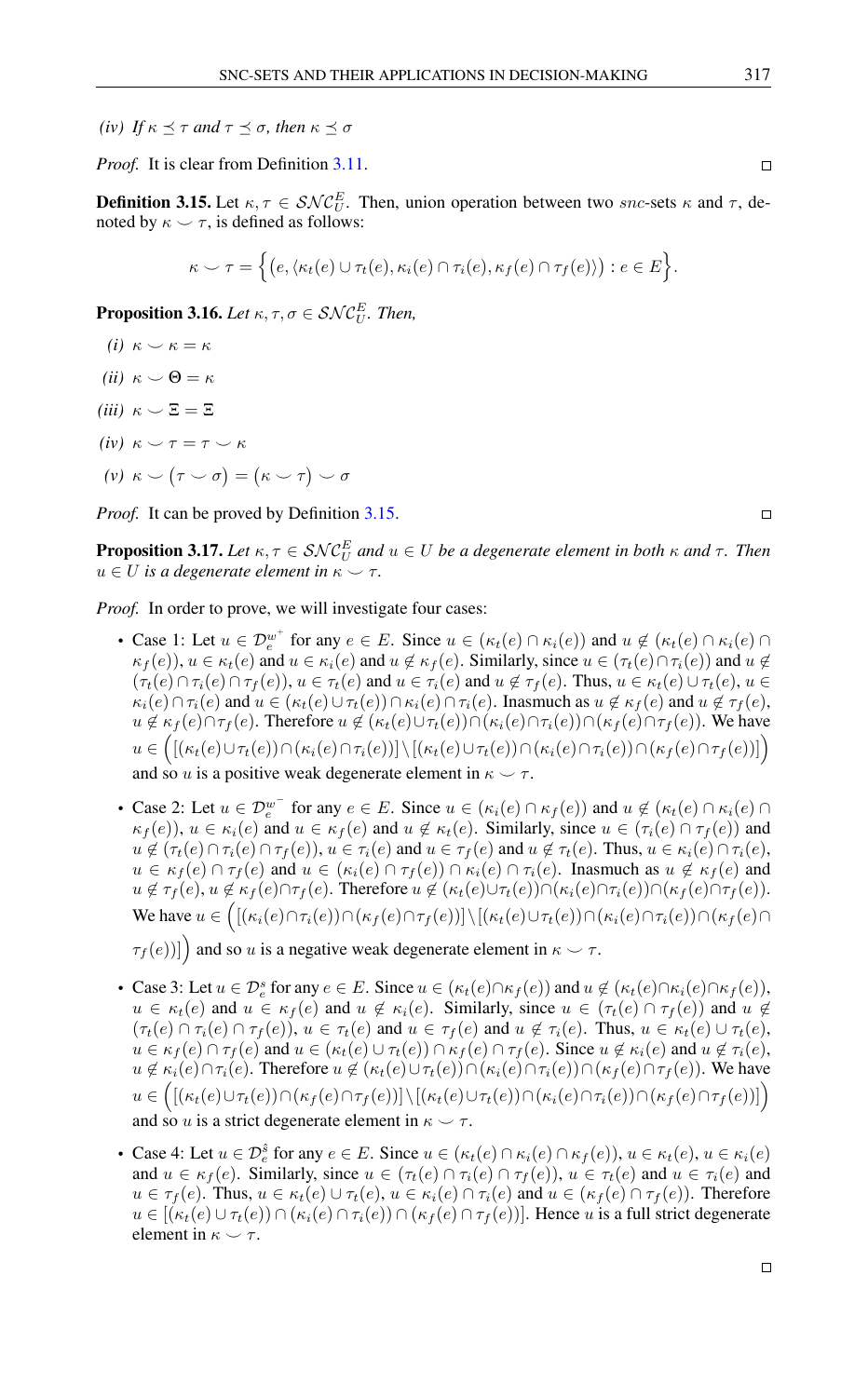<span id="page-7-0"></span>**Definition 3.18.** Let  $\kappa, \tau \in \mathcal{SNC}_{U}^{E}$ . Then, intersection operation between two snc-sets  $\kappa$  and  $\tau$ , denoted by  $\kappa \frown \tau$ , is defined as follows:

$$
\kappa \frown \tau = \Big\{ \big(e, \langle \kappa_t(e) \cap \tau_t(e), \kappa_i(e) \cup \tau_i(e), \kappa_f(e) \cup \tau_f(e) \rangle \big) : e \in E \Big\}.
$$

**Proposition 3.19.** Let  $\kappa, \tau \in \mathcal{SNC}_U^E$  and  $u \in U$  be a degenerate element in both  $\kappa$  and  $\tau$ . Then  $u \in U$  *is a degenerate element in*  $\kappa \sim \tau$ *.* 

*Proof.* The proof can be made in similar way to proof of Proposition [3.17.](#page-6-1)

**Proposition 3.20.** Let  $\hat{\kappa}$  and  $\hat{\tau}$  be two csnc-sets over U. Then,  $\hat{\kappa} \sim \hat{\tau}$  is a csnc-set.

*Proof.* Let  $\hat{\kappa}$  and  $\hat{\tau}$  be two csnc-sets over U. By Definition [3.4](#page-4-1) and Corollary [3.6,](#page-5-1)  $\hat{\kappa}_t(e) \cap \hat{\kappa}_t(e)$  $\emptyset$ ,  $\hat{\kappa}_i(e) \cap \hat{\kappa}_i(e) = \emptyset$ ,  $\hat{\kappa}_f(e) \cap \hat{\kappa}_f(e) = \emptyset$  and  $\hat{\tau}_t(e) \cap \hat{\tau}_t(e) = \emptyset$ ,  $\hat{\tau}_i(e) \cap \hat{\tau}_i(e) = \emptyset$ ,  $\hat{\tau}_f(e) \cap \hat{\tau}_f(e) = \emptyset$ for all  $e \in E$ . Therefore, it is easy shown that

$$
(\hat{\kappa}_t(e) \cup \hat{\tau}_t(e)) \cap (\hat{\kappa}_i(e) \cap \hat{\tau}_i(e)) = \emptyset
$$
  
\n
$$
(\hat{\kappa}_t(e) \cup \hat{\tau}_t(e)) \cap (\hat{\kappa}_f(e) \cap \hat{\tau}_f(e)) = \emptyset
$$
  
\n
$$
(\hat{\kappa}_i(e) \cap \hat{\tau}_i(e)) \cap (\hat{\kappa}_f(e) \cap \hat{\tau}_f(e)) = \emptyset
$$

Thus  $\hat{\kappa} \setminus \hat{\tau} = \left\{ (\hat{\kappa}_t(e) \cup \hat{\tau}_t(e)),(\hat{\kappa}_i(e) \cap \hat{\tau}_i(e)),(\hat{\kappa}_f(e) \cap \hat{\tau}_f(e)) \right\}$  is a csnc-set.

Note that  $\hat{\kappa} \frown \hat{\tau}$  may not be cscn-set.

**Example 3.21.** Let  $E = \{e_1, e_2\}$  be a parameter set and  $U = \{u_1, u_2, u_3, u_4, u_5, u_6, u_7, u_8\}$  be an initial universe. Assume that

$$
\hat{\kappa} = \left\{ (e_1, \{u_1, u_2\}, \{u_3, u_4, u_5\}, \{u_6, u_7, u_8\}),
$$

$$
(e_2, \{u_3, u_5\}, \{u_2, u_4\}, \{u_1, u_6, u_7, u_8\}) \right\}
$$

and

$$
\hat{\tau} = \Big\{ (e_1, \{u_2, u_3\}, \{u_5, u_6, u_7\}, \{u_1, u_4, u_8\}),
$$
  

$$
(e_2, \{u_1, u_5\}, \{u_3, u_7\}, \{u_2, u_4, u_6, u_8\}) \Big\}.
$$

Then

$$
\hat{\kappa} \frown \hat{\tau} = \Big\{ (e_1, \{u_2\}, \{u_3, u_4, u_5, u_6, u_7\}, \{u_1, u_4, u_6, u_7, u_8\}),
$$

$$
(e_2, \{u_5\}, \{u_2, u_3, u_4, u_7\}, \{u_1, u_2, u_4, u_6, u_7, u_8\}) \Big\}.
$$

Here, it is seen that  $\hat{\kappa} \frown \hat{\tau}$  is not a csnc-set.

<span id="page-7-1"></span>**Definition 3.22.** Let  $\kappa \in \mathcal{SNC}_{U}^{E}$ . Then, complement of  $\kappa$ , denoted by  $\kappa^{\tilde{c}}$ , is defined as follows

$$
\kappa^{\tilde{c}} = \Big\{ (e, \langle \kappa_f(e), (\kappa_i(e))^c, \kappa_t(e) \rangle) : e \in E \Big\}.
$$

**Example 3.23.** Let  $E = \{e_1, e_2, e_3, e_4\}$  be a parameter set and  $U = \{u_1, u_2, u_3, u_4, u_5, u_6, u_7, u_8\}$ . Suppose that

$$
\kappa = \left\{ (e_1, \langle \{u_1, u_2, u_7\}, \{u_2, u_4, u_5\}, \{u_3, u_5, u_6, u_8\} \rangle),
$$
  
\n
$$
(e_2, \langle \{u_1, u_2, u_4\}, \{u_3, u_5, u_6, u_7\}, \{u_1, u_7, u_8\} \rangle),
$$
  
\n
$$
(e_3, \langle \{u_2, u_3, u_8\}, \{u_1, u_7\}, \{u_4, u_5, u_6\} \rangle),
$$
  
\n
$$
(e_4, \langle \{u_6, u_7, u_8\}, \{u_3, u_5, u_6\}, \{u_1, u_2, u_3, u_4\} \rangle) \right\}
$$

$$
\Box
$$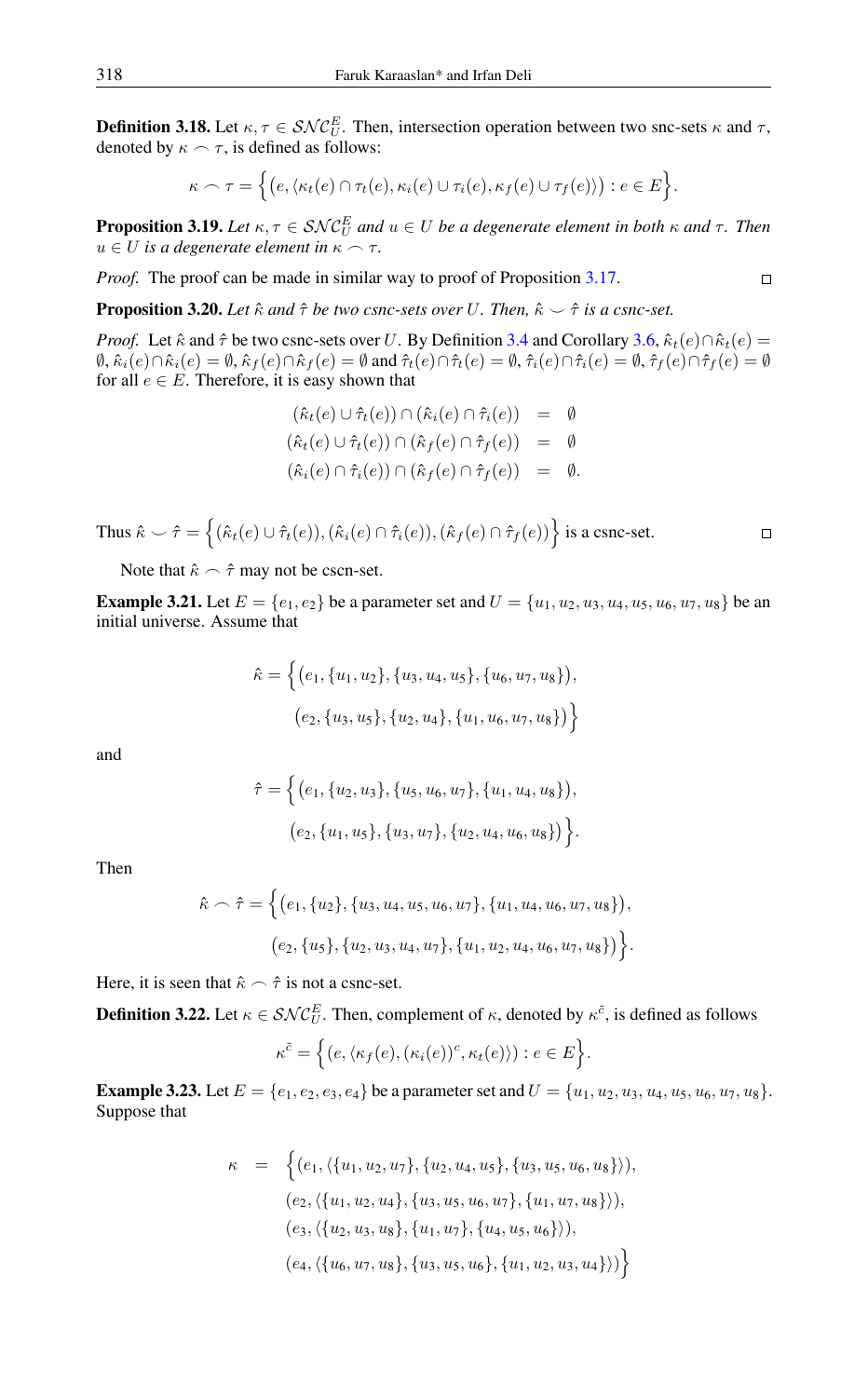and

$$
\tau = \left\{ (e_1, \langle \{u_2, u_3, u_7\}, \{u_2, u_4, u_6\}, \{u_3, u_8\} \rangle, )\right\}(e_2, \langle \{u_1, u_4\}, \{u_5, u_7, u_8\}, \{u_1, u_6, u_8\} \rangle, )\newline (e_3, \langle \{u_1, u_3, u_5, u_8\}, \{u_1, u_6, u_7\}, \{u_2, u_5\} \rangle, )\newline (e_4, \langle \{u_3, u_7, u_8\}, \{u_3, u_6, u_7\}, \{u_1, u_2, u_4\} \rangle) \right\}
$$

be two snc-sets. Then,

$$
\kappa \smile \tau = \left\{ (e_1, \langle \{u_1, u_2, u_3, u_7\}, \{u_2, u_4\}, \{u_3, u_8\} \rangle) \right\}
$$
  
\n
$$
(e_2, \langle \{u_1, u_2, u_4\}, \{u_5, u_7\}, \{u_1, u_8\} \rangle) \right\}
$$
  
\n
$$
(e_3, \langle \{u_1, u_2, u_3, u_5, u_8\}, \{u_1, u_7\}, \{u_5\} \rangle) \right\}
$$
  
\n
$$
(e_4, \langle \{u_3, u_6, u_7, u_8\}, \{u_3, u_6\}, \{u_1, u_2, u_4\} \rangle) \right\}
$$

$$
\kappa \cap \tau = \left\{ (e_1, \langle \{u_2, u_7\}, \{u_2, u_4, u_5, u_6\}, \{u_3, u_5, u_6, u_8\} \rangle),
$$
  
\n
$$
(e_2, \langle \{u_1, u_4\}, \{u_3, u_5, u_6, u_7, u_8\}, \{u_1, u_6, u_7, u_8\} \rangle),
$$
  
\n
$$
(e_3, \langle \{u_3, u_8\}, \{u_1, u_6, u_7\}, \{u_2, u_4, u_5, u_6\} \rangle),
$$
  
\n
$$
(e_4, \langle \{u_7, u_8\}, \{u_3, u_5, u_6, u_7\}, \{u_1, u_2, u_3, u_4\} \rangle) \right\}
$$

and

$$
\kappa^{\tilde{c}} = \left\{ (e_1, \langle \{u_3, u_5, u_6, u_8\}, \{u_1, u_3, u_6, u_7, u_8\}, \{u_1, u_2, u_7\} \rangle),
$$
  
\n
$$
(e_2, \langle \{u_1, u_7, u_8\}, \{u_1, u_2, u_4, u_8\}, \{u_1, u_2, u_4\} \rangle),
$$
  
\n
$$
(e_3, \langle \{u_4, u_5, u_6\}, \{u_2, u_3, u_4, u_5, u_8\}, \{u_2, u_3, u_8\} \rangle),
$$
  
\n
$$
(e_4, \langle \{u_1, u_2, u_3, u_4\}, \{u_1, u_2, u_4, u_7, u_8\}, \{u_6, u_7, u_8\} \rangle) \right\}
$$

**Proposition 3.24.** *Let*  $\kappa, \tau, \sigma \in \mathcal{SNC}_U^E$ *. Then,* 

- *(i)*  $\kappa \frown \kappa = \kappa$ *(ii)*  $\kappa \frown \Theta = \Theta$ *(iii)*  $\kappa \frown \Xi = \kappa$ *(iv)*  $\kappa \frown \tau = \tau \frown \kappa$
- $(\nu) \; \kappa \frown (\tau \frown \sigma) = (\kappa \frown \tau) \frown \sigma.$

*Proof.* It can be proved by Definition [3.18.](#page-7-0)

Although union of a soft set and its complement is universal soft set, and intersection of them is empty soft set, this situation is not available in a *snc*-set. Namely sometimes  $\kappa \sim \kappa^{\tilde{c}} \neq \Xi$  and  $\kappa \sim \kappa^{\tilde{c}} \neq \Theta.$ 

**Proposition 3.25.** Let  $\kappa, \tau \in \mathcal{SNC}_U^E$ . Then,

(i) 
$$
(\kappa \smile \tau)^{\tilde{c}} = \kappa^{\tilde{c}} \frown \tau^{\tilde{c}},
$$
  
(ii)  $(\kappa \frown \tau)^{\tilde{c}} = \kappa^{\tilde{c}} \smile \tau^{\tilde{c}}.$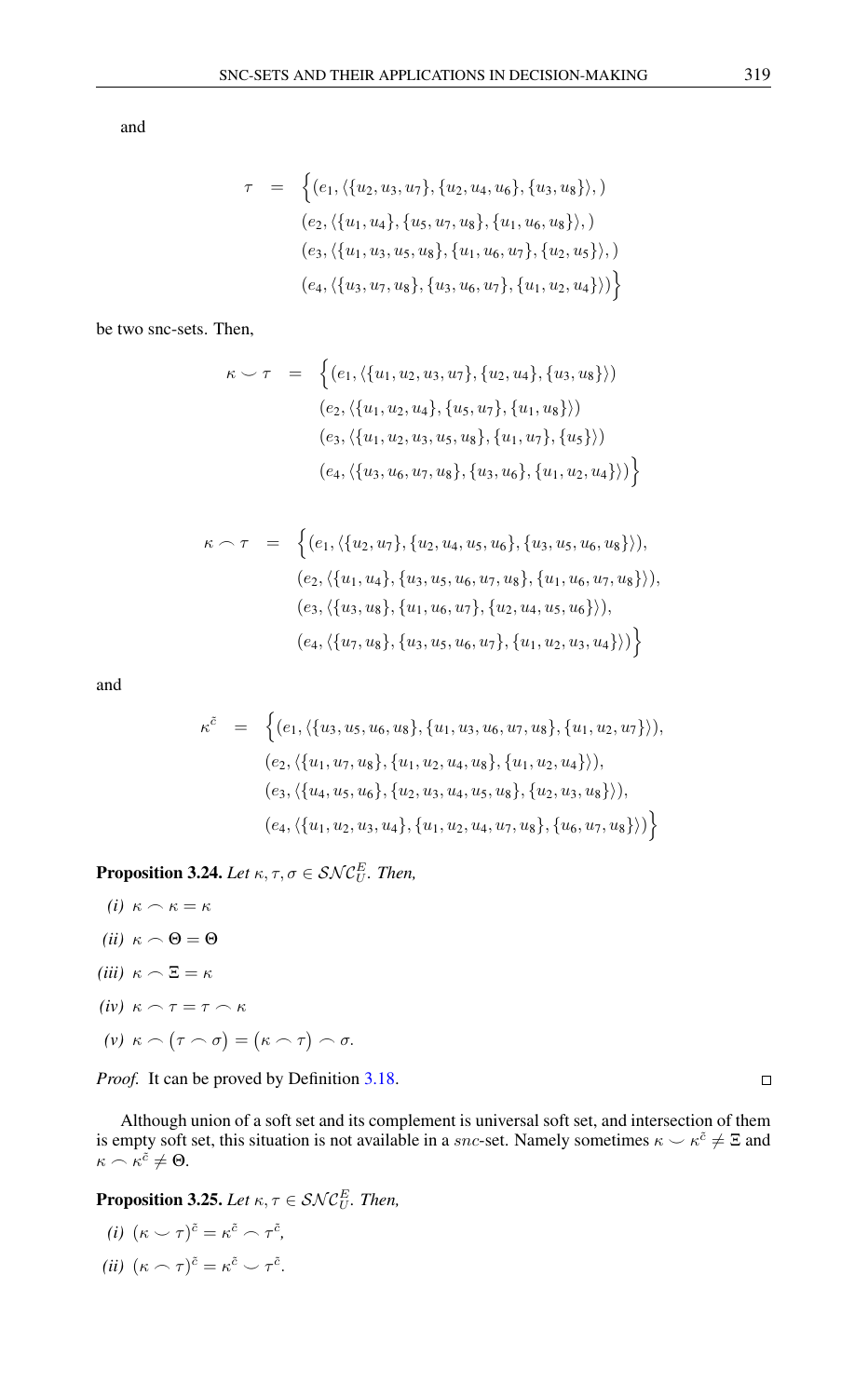*Proof.* (i)

$$
(\kappa \smile \tau)^{\tilde{c}} = \left\{ (e, \langle \kappa_t(e) \cup \tau_t(e), \kappa_i(e) \cap \tau_i(e), \kappa_f(e) \cap \tau_f(e) \rangle) : e \in E \right\}^{\tilde{c}}
$$
  
= 
$$
\left\{ (e, \langle \kappa_f(e) \cap \tau_f(e), (\kappa_i(e) \cap \tau_i(e))^c, \kappa_t(e) \cup \tau_t(e) \rangle) : e \in E \right\}
$$
  
= 
$$
\left\{ (e, \langle \kappa_f(e) \cap \tau_f(e), \kappa_i(e)^c \cup \tau_i(e)^c, \kappa_t(e) \cup \tau_t(e) \rangle) : e \in E \right\}
$$
  
= 
$$
\kappa^{\tilde{c}} \frown \tau^{\tilde{c}}.
$$

(ii)

$$
(\kappa \cap \tau)^{\tilde{c}} = \left\{ (e, \langle \kappa_t(e) \cap \tau_t(e), \kappa_i(e) \cup \tau_i(e), \kappa_f(e) \cup \tau_f(e) \rangle) : e \in E \right\}^{\tilde{c}}
$$
  
= 
$$
\left\{ (e, \langle \kappa_f(e) \cup \tau_f(e), (\kappa_i(e) \cup \tau_i(e))^c, \kappa_t(e) \cap \tau_t(e) \rangle) : e \in E \right\}
$$
  
= 
$$
\left\{ (e, \langle \kappa_f(e) \cup \tau_f(e), \kappa_i(e)^c \cap \tau_i(e)^c, \kappa_t(e) \cap \tau_t(e) \rangle) : e \in E \right\}
$$
  
= 
$$
\kappa^{\tilde{c}} \setminus \tau^{\tilde{c}}.
$$

**Definition 3.26.** [\[7\]](#page-15-6) Let  $(\varphi, E)$  be a soft set over U. Then a subset of  $U \times E$  is uniquely defined by

$$
R_A = \{(u, e) | e \in E, u \in F(e)\}
$$

which is called a relation form of  $(\varphi, E)$ 

Here we introduce a similar notation for snc-sets as follows.

**Definition 3.27.** Let  $\kappa \in \mathcal{SNC}_{U}^{E}$ . Then a subset of  $U \times E$  is uniquely defined by

$$
R_{\kappa} = \Big\{ (R_{\kappa}^t(e), R_{\kappa}^i(e), R_{\kappa}^f(e)) : e \in E \Big\}.
$$

which is called a relation form of  $\kappa$ . Here  $R^t_{\kappa}(e) = \{(u, e) : u \in \kappa_t(e)\}$ ,  $R^i_{\kappa}(e) = \{(u, e) : u \in \kappa_t(e)\}$  $\kappa_i(e)$ } and  $R_{\kappa}^f(e) = \{(u, e) : u \in \kappa_f(e)\}.$ 

<span id="page-9-0"></span>**Definition 3.28.** [\[2\]](#page-15-25) Let  $(\varphi, E)$  and  $(\psi, E)$  be two soft sets and their corresponding relation forms are  $R_{\varphi}$  and  $R_{\psi}$ , respectively. A new relation form  $R_{\varphi\psi}$  is defined as:

$$
(u,e) \in R_{\varphi\psi} \Leftrightarrow (u,e) \in R_{\varphi} \triangle R_{\psi}
$$

where  $R_{\varphi} \triangle R_{\psi}$  is a symmetric difference of  $R_{\varphi}$  and  $R_{\psi}$ . Then the soft set  $(\omega, E)$ , whose relation form is  $R_{\varphi\psi}$  is called the inverse product of soft sets  $(\varphi, E)$  and  $(\psi, E)$  and denoted by

$$
(\varphi, E) \bullet_i (\psi, E) = (\omega, E).
$$

Based on the Definition [3.28,](#page-9-0) we introduce similar notation for snc-sets.

**Definition 3.29.** Let  $\kappa, \tau \in \mathcal{SNC}_U^E$  and their corresponding relation forms are  $R_{\kappa}$  and  $R_{\tau}$ , respectively. A new relation form  $R_{\kappa\tau}$  is defined as:

$$
R_{\kappa\tau} = \{ (R^t_{\kappa}(e) \triangle R^t_{\tau}(e), R^i_{\kappa}(e) \triangle R^i_{\tau}(e), R^f_{\kappa}(e) \triangle R^f_{\tau}(e)) : e \in E \}
$$

where  $\triangle$  denotes symmetric difference operation in classical sets. Let  $\sigma$  be a snc-set, whose relation form  $R_{\kappa\tau}$ . Then,  $\sigma$  is inverse relation of snc-sets  $\kappa$  and  $\tau$ , and denoted by

$$
\kappa *_i \tau = \sigma.
$$

Here, it is easily seen that  $\sigma \in \mathcal{SNC}_U^E$ .

**Example 3.30.** Let  $E = \{e_1, e_2, e_3\}$  be a parameter set and  $U = \{u_1, u_2, u_3, u_4, u_5\}$ . Suppose that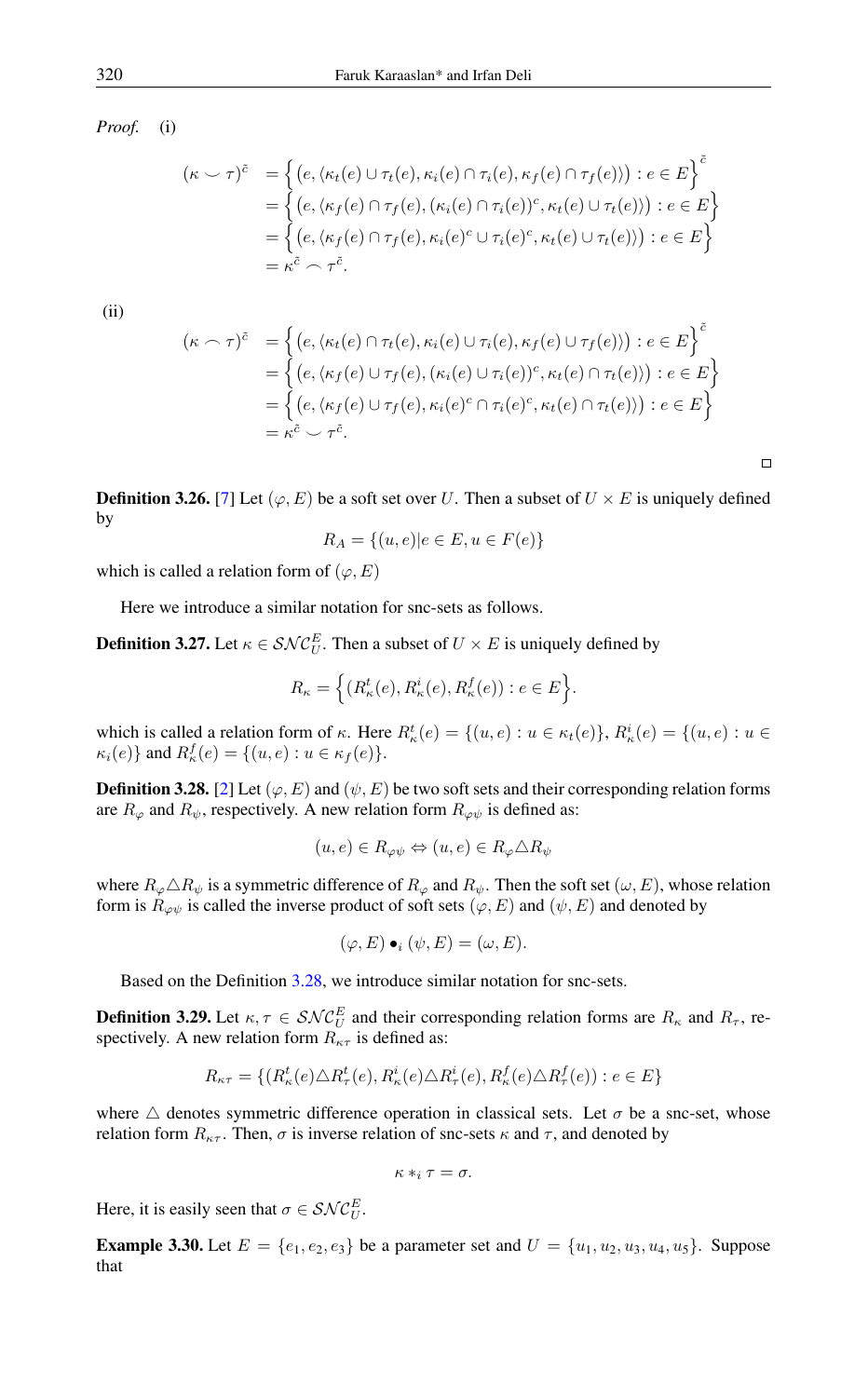$$
\kappa = \left\{ (e_1, \langle \{u_1, u_2\}, \{u_2, u_4\}, \{u_3, u_5\} \rangle), (e_2, \langle \{u_1, u_4\}, \{u_3\}, \{u_1, u_2, u_5\} \rangle),
$$
  

$$
(e_3, \langle \{u_2, u_3\}, \{u_1, u_5\}, \{u_3, u_4\} \rangle) \right\}
$$

and

$$
\tau = \left\{ (e_1, \langle \{u_2, u_3\}, \{u_2, u_5\}, \{u_1, u_4\} \rangle), (e_2, \langle \{u_4\}, \{u_1, u_2, u_3\}, \{u_5\} \rangle, )\right\}
$$

$$
(e_3, \langle \{u_1, u_4\}, \{u_2, u_4, u_5\}, \{u_1, u_3\} \rangle) \right\}
$$

be two snc-sets. Then,

$$
R_{\kappa} = \left\{ (\{(u_1, e_1), (u_2, e_1)\}, \{(u_2, e_1), (u_4, e_1)\}, \{(u_3, e_1), (u_5, e_1)\}),
$$

$$
(\{(u_1, e_2), (u_4, e_2)\}, \{(u_3, e_2)\}, \{(u_1, e_2), (u_2, e_2), (u_5, e_2)\}),
$$

$$
(\{(u_2, e_3), (u_3, e_3)\}, \{(u_1, e_3), (u_5, e_3)\}, \{(u_1, e_3), (u_4, e_3)\}) \right\},
$$

$$
R_{\tau} = \left\{ (\{(u_2, e_1), (u_3, e_1)\}, \{(u_2, e_1), (u_5, e_1)\}, \{(u_1, e_1), (u_4, e_1)\}),\right\} (\{(u_4, e_2)\}, \{(u_1, e_2), (u_2, e_2), (u_3, e_2)\}, \{(u_5, e_2)\}), (\{(u_1, e_3), (u_4, e_3)\}, \{(u_2, e_3), (u_4, e_3), (u_5, e_3)\}, \{(u_1, e_3), (u_3, e_3)\}) \right\}
$$

and

$$
R_{\kappa\tau} = \left\{ (\{(u_1, e_1), (u_3, e_1)\}, \{(u_4, e_1), (u_5, e_1)\}, \{(u_3, e_1), (u_5, e_1), (u_1, e_1), (u_4, e_1)\}),
$$

$$
(\{(u_1, e_2)\}, \{(u_1, e_2), (u_2, e_2)\}, \{(u_1, e_2), (u_2, e_2)\}),
$$

$$
(\{(u_1, e_3), (u_2, e_3), (u_3, e_3), (u_4, e_3)\}, \{(u_1, e_3), (u_2, e_3), (u_4, e_3)\},
$$

$$
\{(u_3, e_3), (u_4, e_3)\}\right\}.
$$

Corresponding snc-set of  $R_{\kappa\tau}$  is

$$
\sigma = \left\{ (e_1, \langle \{u_1, u_3, u_4, u_5\}, \{u_4, u_5\}, \{u_1, u_3, u_4, u_5\} \rangle), (e_2, \langle \{u_1\}, \{u_1, u_2\}, \{u_1, u_2\} \rangle, )\right\}
$$
  

$$
(e_3, \langle \{u_1, u_2, u_3, u_4\}, \{u_1, u_2, u_4\}, \{u_3, u_4\} \rangle) \right\}.
$$

Therefore  $\kappa *_i \tau = \sigma$ .

**Proposition 3.31.** Let  $\kappa, \tau \in \mathcal{SNC}_U^E$ . Then,

$$
\kappa *_i \tau = \tau *_i \kappa.
$$

*Proof.* The proof is obvious from definition of inverse product of snc-sets.

**Proposition 3.32.** Let  $\kappa$ ,  $\tau$  and  $\sigma \in \mathcal{SNC}_{U}^{E}$ . Then,

$$
(\kappa *_i \tau) *_i \sigma = \kappa *_i (\tau *_i \sigma).
$$

*Proof.* Let  $\kappa, \tau$  and  $\sigma \in \mathcal{SNC}_U^E$ . Then

$$
(\kappa *_i \tau) *_i \sigma = \left\{ (R^t_{\kappa}(e) \triangle R^t_{\tau}(e)) \triangle R^t_{\sigma}(e), R^i_{\kappa}(e) \triangle R^i_{\tau}(e) \triangle R^i_{\sigma}(e), R^f_{\kappa}(e) \triangle R^f_{\tau}(e)) \triangle R^f_{\sigma}(e) : e \in E \right\}.
$$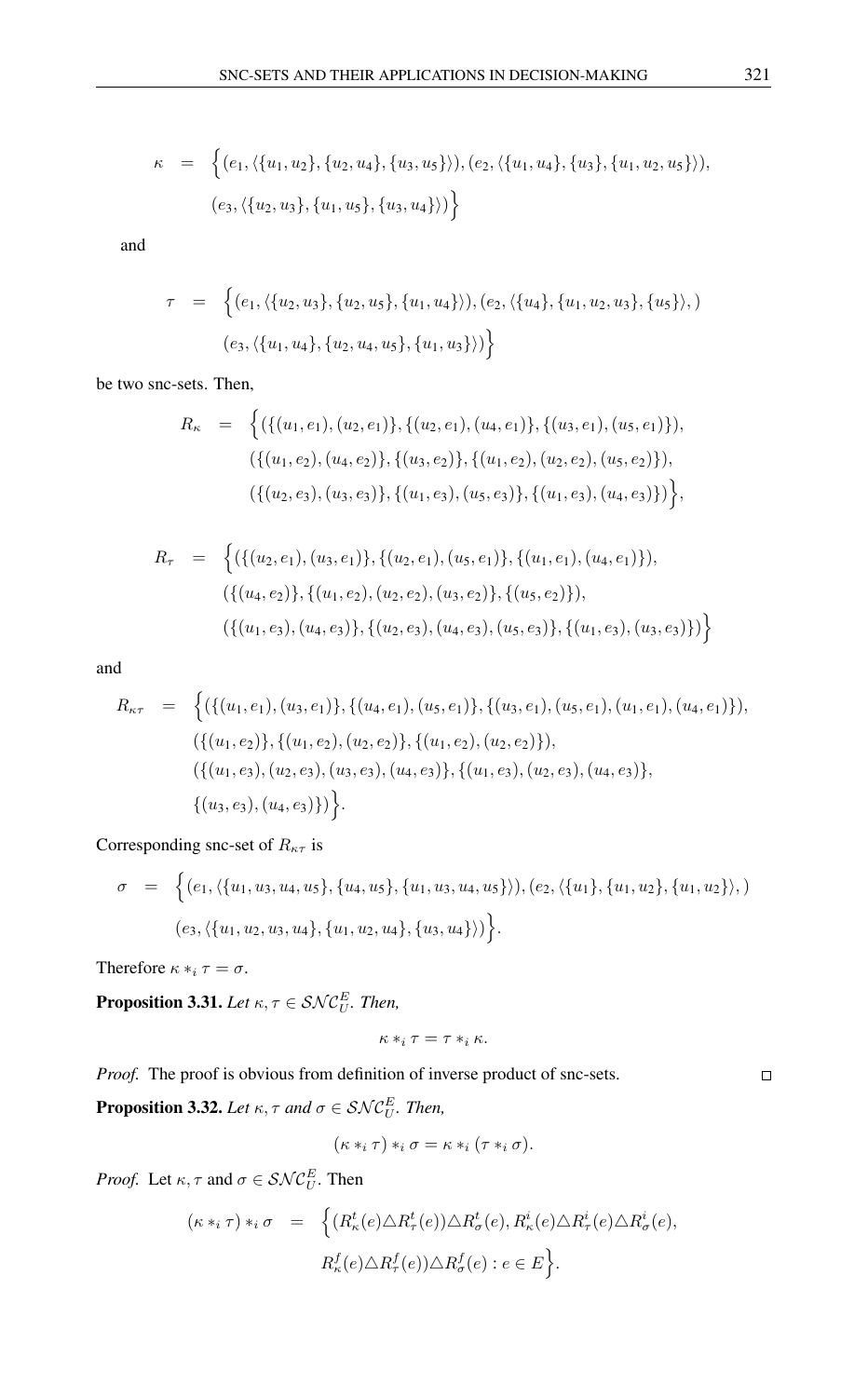Firstly, we will shown that  $(R_\kappa^t(e)\triangle R_\kappa^t(e))\triangle R_\kappa^t(e)\triangle (R_\kappa^t(e)\triangle R_\kappa^t(e)), (R_\kappa^i(e)\triangle R_\tau^i(e))\triangle R_\sigma^i(e) =$  $R_{\kappa}^{i}(e) \triangle (R_{\tau}^{i}(e) \triangle R_{\sigma}^{i}(e))$  and  $(R_{\kappa}^{f}(e) \triangle R_{\tau}^{f}(e)) \triangle R_{\sigma}^{f}(e) = R_{\kappa}^{f}(e) \triangle (R_{\tau}^{f}(e) \triangle R_{\sigma}^{f}(e))$ . Let  $\kappa *_{i} \tau =$ θ, where θ is a snc-set over U and its relation forms are  $R_{\kappa\tau}^t(e)$ ,  $R_{\kappa\tau}^i(e)$  and  $R_{\kappa\tau}^f(e)$ , then

$$
(u, e) \in R^t_{\kappa \tau}(e) \Leftrightarrow (u, e) \in R^t_{\kappa}(e) \triangle R^t_{\tau}(e)
$$

where  $R_{\kappa}^t(e)$  and  $R_{\tau}^t(e)$  are relation forms of membership set of  $\kappa$  and  $\tau$ , respectively. Let  $\theta *_{i} \sigma = \epsilon$  and its relation form of membership set is  $R_{(\kappa \tau)\sigma}^{t}(e)$ , where

$$
(u,e) \in R^t_{(\kappa\tau)\sigma}(e) \Leftrightarrow (u,e) \in R^t_{\kappa\tau}(e) \triangle R^t_{\sigma}(e) \Leftrightarrow (u,e) \in (R^t_{\kappa}(e) \triangle R^t_{\tau}(e)) \triangle R^t_{\sigma}(e).
$$

Let us consider the snc-set  $\kappa *_{i} (\tau *_{i} \sigma)$ . Assume that  $\tau *_{i} \sigma = \gamma$ . Here  $\gamma \in SNC_{U}^{E}$  and its relation form of membership set is  $R_{\tau\sigma}^t(e)$ . From definition of  $R_{\tau\sigma}^t(e)$ ,

$$
(u, e) \in R^t_{\tau\sigma}(e) \Leftrightarrow (u, e) \in R^t_{\tau}(e) \triangle R^t_{\sigma}(e)
$$

where  $R_{\tau}^{t}(e)$  and  $R_{\sigma}^{t}(e)$  are relation forms of membership set of  $\tau$  and  $\sigma$ . Let  $\kappa * \gamma = \rho$ . Then, its relation form of membership set is  $R^t_{\kappa(\tau\sigma)}(e)$ , where

$$
(u,e) \in R^t_{\kappa(\tau\sigma)}(e) \Leftrightarrow R^t_{\kappa}(e) \triangle R^t_{\gamma}(e) \Leftrightarrow R^t_{\kappa}(e) \triangle (R^t_{\tau}(e) \triangle R^t_{\sigma}(e)).
$$

Similarly, we can prove that  $(R^i_{\kappa}(e) \triangle R^i_{\tau}(e)) \triangle R^i_{\sigma}(e) = R^i_{\kappa}(e) \triangle (R^i_{\tau}(e) \triangle R^i_{\sigma}(e))$  and  $(R^f_\kappa(e)\triangle R^f_\tau(e))\triangle R^f_\sigma(e) = R^f_\kappa(e)\triangle (R^f_\tau(e)\triangle R^f_\sigma(e))$ . Thus, we have  $(\kappa *_i \tau)_*_{i\sigma} = \kappa *_i (\tau *_i \tau)_*$  $\sigma$ ).

**Proposition 3.33.** Let  $\kappa, \tau \in \mathcal{SNC}_U^E$ . Then,

$$
(\kappa *_i \tau)^{\tilde{c}} = \kappa^{\tilde{c}} *_i \tau^{\tilde{c}}
$$

*Proof.* The proof is clear from Definition [3.22](#page-7-1) and [3.28.](#page-9-0)

<span id="page-11-0"></span>**Definition 3.34.** Let  $\kappa, \tau \in \mathcal{SNC}_U^E$ . Then, natural union of  $src$  sets  $\kappa$  and  $\tau$ , denoted by  $\kappa \smile_n$  $\tau$ , and is defined as follows:

$$
\kappa \smile_n \tau = \Big\{ \big(e, \langle \kappa_t(e) \cup \tau_t(e), \kappa_i(e) \cup \tau_i(e), \kappa_f(e) \cup \tau_f(e) \rangle \big) : e \in E \Big\}.
$$

<span id="page-11-1"></span>**Definition 3.35.** Let  $\kappa, \tau \in \mathcal{SNC}_U^E$ . Then, natural intersection of snc–sets  $\kappa$  and  $\tau$ , denoted by  $\kappa \frown_n \tau$ , and is defined as follows:

$$
\kappa \cap_n \tau = \Big\{ \big(e, \langle \kappa_t(e) \cap \tau_t(e), \kappa_t(e) \cap \tau_t(e), \kappa_f(e) \cap \tau_f(e) \rangle \big) : e \in E \Big\}.
$$

**Proposition 3.36.** Let  $\kappa, \tau \in \mathcal{SNC}_U^E$ . Then,

*(i)*  $\kappa \searrow_n \tau \preceq \kappa \searrow \tau$ *(ii)*  $\kappa \frown_n \tau \succeq \kappa \frown \tau$ *(iii)*  $\kappa \cap n \tau \preceq \kappa \smile \tau$ *(iv)*  $(\kappa \searrow_n \tau)^{\tilde{c}} = \kappa^{\tilde{c}} \frown_n \tau^{\tilde{c}}$ (*v*)  $(\kappa \cap_n \tau)^{\tilde{c}} = \kappa^{\tilde{c}} \setminus_n \tau^{\tilde{c}}$ .

*Proof.* The proof can be obtained from Definition [3.11](#page-5-0)[,3.34](#page-11-0) and [3.35.](#page-11-1)

<span id="page-11-2"></span>**Definition 3.37.** Let  $\kappa, \tau \in \mathcal{SNC}_U^E$ . Then, OR-product of  $\kappa$  and  $\tau$ , denoted by  $\kappa \oplus \tau$ , is defined by

$$
\kappa \oplus \tau = \Big\{ \big((e_1, e_2), \langle \kappa_t(e_1) \cup \tau_t(e_2), \kappa_i(e_1) \cap \tau_i(e_2), \kappa_{\kappa}(e_1) \cap \tau_{\kappa}(e_2) \rangle \big) : e_1, e_2 \in E \Big\}.
$$

<span id="page-11-3"></span>**Definition 3.38.** Let  $\kappa, \tau \in \mathcal{SNC}_U^E$ . Then, AND-product of  $\kappa$  and  $\tau$ , denoted by  $\kappa \otimes \tau$ , is defined by

$$
\kappa \otimes \tau = \Big\{ \big((e_1,e_2),\langle \kappa_t(e_1) \cap \tau_t(e_2), \kappa_i(e_1) \cup \tau_i(e_2), \kappa_{\kappa}(e_1) \cup \tau_{\kappa}(e_2) \rangle \big) : e_1,e_2 \in E \Big\}.
$$

$$
\qquad \qquad \Box
$$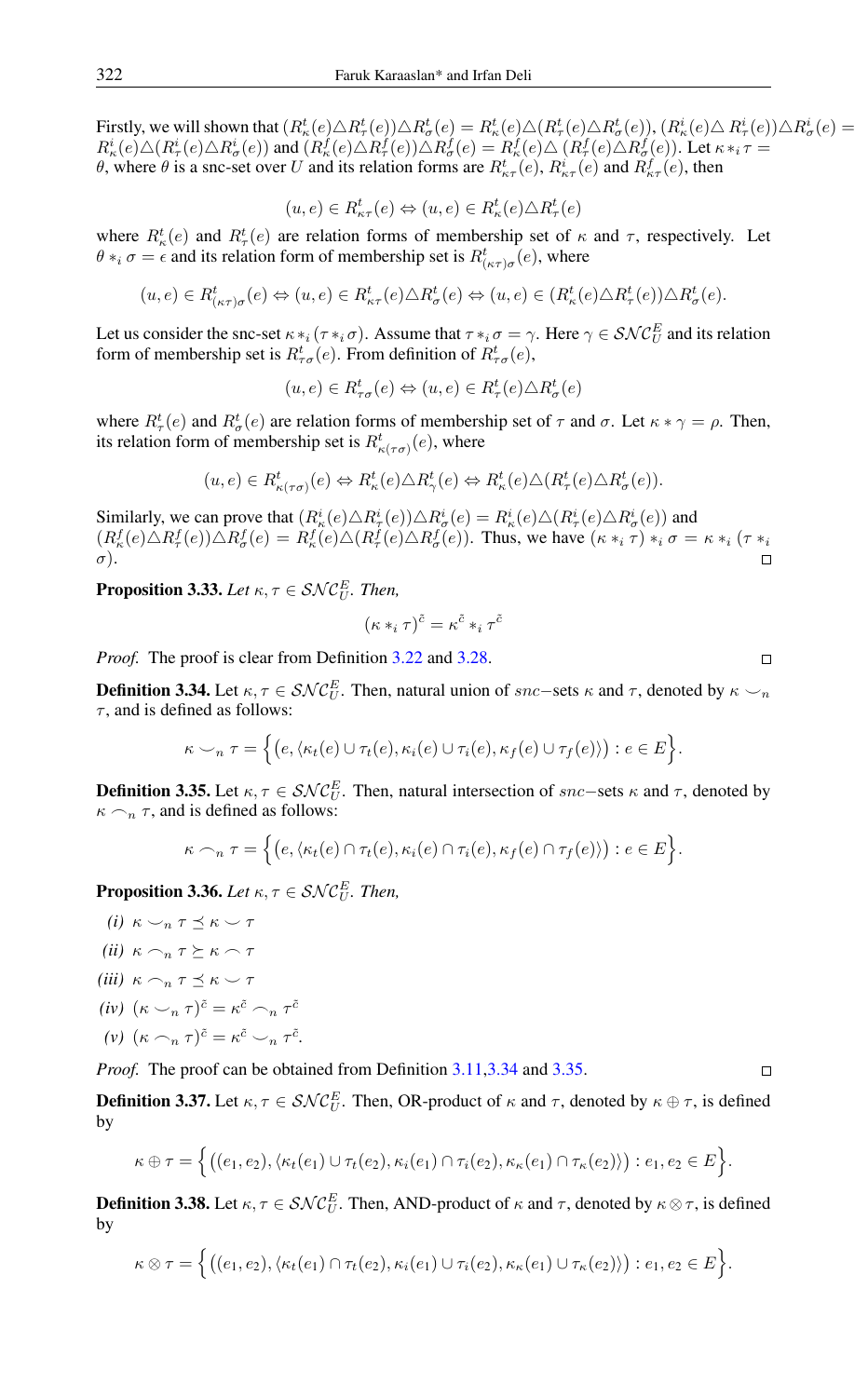$\Box$ 

**Proposition 3.39.** Let  $\kappa, \tau, \sigma \in \mathcal{SNC}_{U}^{E}$ . Then,

$$
(i) \ \kappa \oplus \tau = \tau \oplus \kappa
$$
  
\n
$$
(ii) \ \kappa \oplus (\tau \oplus \sigma) = (\kappa \oplus \tau) \oplus \sigma
$$
  
\n
$$
(iii) \ \kappa \otimes \tau = \tau \otimes \kappa
$$
  
\n
$$
(iv) \ \kappa \otimes (\tau \otimes \sigma) = (\kappa \otimes \tau) \otimes \sigma.
$$

*Proof.* It can be proved by using Definition [3.37](#page-11-2) and [3.38.](#page-11-3)

**Proposition 3.40.** *Let*  $\kappa, \tau \in \mathcal{SNC}_U^E$ *. Then,* 

(*i*) 
$$
(\kappa \oplus \tau)^{\tilde{c}} = \kappa^{\tilde{c}} \otimes \tau^{\tilde{c}}
$$
  
(*ii*)  $(\kappa \otimes \tau)^{\tilde{c}} = \kappa^{\tilde{c}} \oplus \tau^{\tilde{c}}$ .

*Proof.* (i)

$$
(\kappa \oplus \tau)^{\tilde{c}} = \left\{ ((e_1, e_2), \langle \kappa_t(e_1) \cup \tau_t(e_2), \kappa_t(e_1) \cap \tau_i(e_2), \kappa_{\kappa}(e_1) \cap \tau_{\kappa}(e_2) \rangle) : \\ e_1, e_2 \in E \right\}^{\tilde{c}} \\ = \left\{ ((e_1, e_2), \langle \kappa_{\kappa}(e_1) \cap \tau_{\kappa}(e_2), (\kappa_t(e_1) \cup \tau_t(e_2))^c, \kappa_t(e_1) \cup \tau_t(e_2) \rangle) : \\ e_1, e_2 \in E \right\} \\ = \kappa^{\tilde{c}} \otimes \tau^{\tilde{c}}.
$$

(ii)

$$
(\kappa \otimes \tau)^{\tilde{c}} = \left\{ \left( (e_1, e_2), \langle \kappa_t(e_1) \cap \tau_t(e_2), \kappa_i(e_1) \cup \tau_i(e_2), \kappa_{\kappa}(e_1) \cup \tau_{\kappa}(e_2) \rangle \right) : \\ e_1, e_2 \in E \right\}^{\tilde{c}} \\ = \left\{ \left( (e_1, e_2), \langle \kappa_{\kappa}(e_1) \cup \tau_{\kappa}(e_2), (\kappa_i(e_1) \cap \tau_i(e_2))^c, \kappa_t(e_1) \cap \tau_t(e_2) \rangle \right) : \\ e_1, e_2 \in E \right\} \\ = \kappa^{\tilde{c}} \oplus \tau^{\tilde{c}}.
$$

<span id="page-12-0"></span>**Definition 3.41.** Let  $\kappa, \tau \in \mathcal{SNC}_U^E$ . Then, natural OR-product of  $\kappa$  and  $\tau$ , denoted by  $\kappa \oplus_n \tau$ , is defined by

$$
\kappa\oplus_n\tau=\Big\{\big((e_1,e_2),\langle\kappa_t(e_1)\cup\tau_t(e_2),\kappa_i(e_1)\cup\tau_i(e_2),\kappa_\kappa(e_1)\cup\tau_\kappa(e_2)\rangle\big):e_1,e_2\in E\Big\}.
$$

<span id="page-12-1"></span>**Definition 3.42.** Let  $\kappa, \tau \in \mathcal{SNC}_{U}^{E}$ . Then, natural AND-product of  $\kappa$  and  $\tau$ , denoted by  $\kappa \otimes_{n} \tau$ , is defined by

$$
\kappa \otimes_n \tau = \Big\{ \big((e_1, e_2), \langle \kappa_t(e_1) \cap \tau_t(e_2), \kappa_i(e_1) \cap \tau_i(e_2), \kappa_{\kappa}(e_1) \cap \tau_{\kappa}(e_2) \rangle \big) : e_1, e_2 \in E \Big\}.
$$

**Proposition 3.43.** *Let*  $\kappa, \tau, \sigma \in \mathcal{SNC}_{U}^{E}$ *. Then,* 

- *(i)*  $\kappa \oplus_n \tau = \tau \oplus_n \kappa$  $(ii) \; \kappa \oplus_n (\tau \oplus_n \sigma) = (\kappa \oplus \tau) \oplus \sigma$ *(iii)*  $\kappa \otimes_n \tau = \tau \otimes_n \kappa$  $(iv) \kappa \otimes_n (\tau \otimes_n \sigma) = (\kappa \otimes_n \tau) \otimes_n \sigma$ (*v*)  $(\kappa \oplus_n \tau)^{\tilde{c}} = \kappa^{\tilde{c}} \otimes_n \tau^{\tilde{c}}$
- (vi)  $(\kappa \otimes_n \tau)^{\tilde{c}} = \kappa^{\tilde{c}} \oplus_n \tau^{\tilde{c}}$

*Proof.* It can be proved by using Definition [3.41](#page-12-0) and [3.42.](#page-12-1)

 $\Box$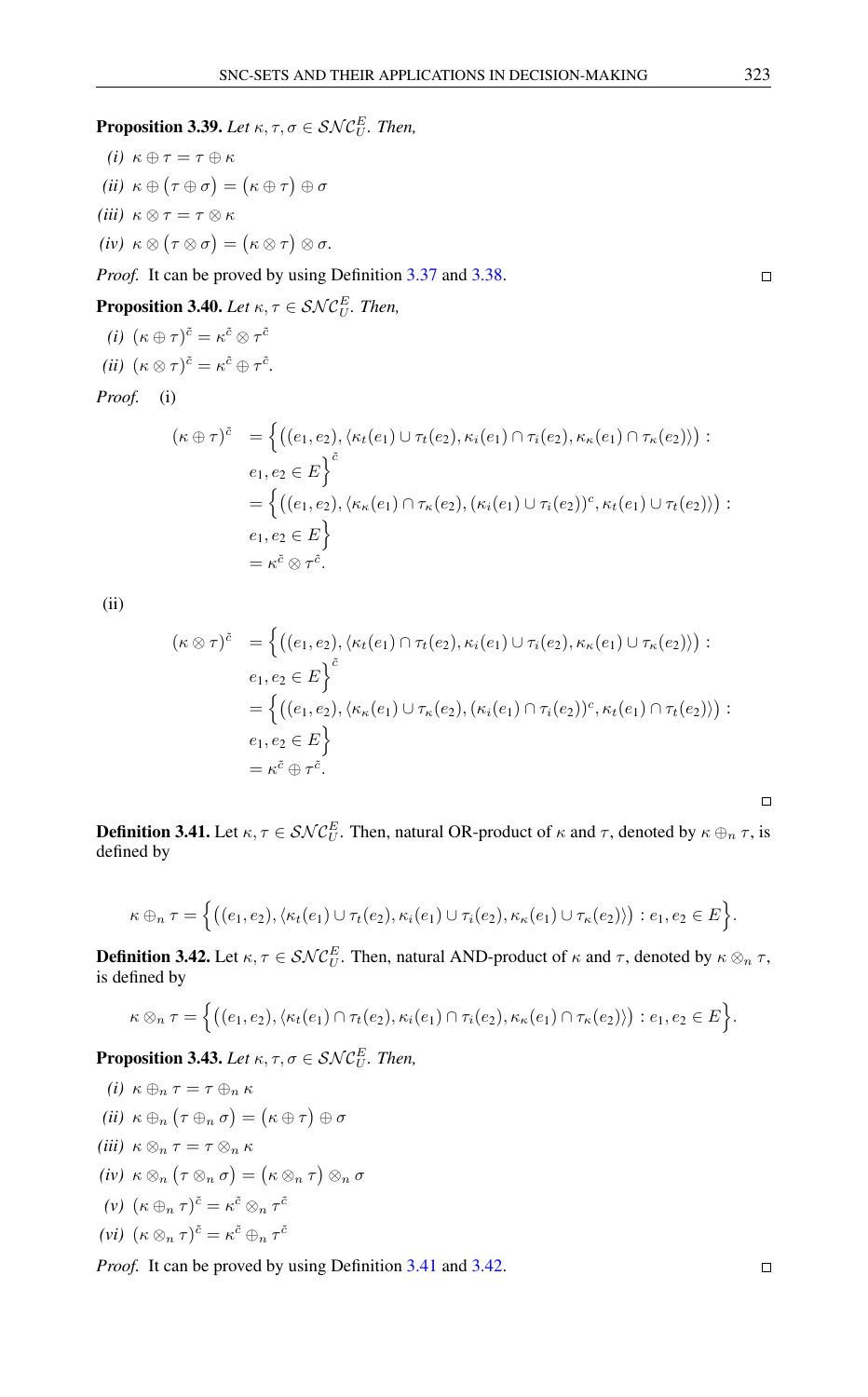#### 4 Group decision making method

In this section, we propose a decision making method based on the *snc*-sets. Firstly, we define some notions that necessary to construct algorithm of decision making method. Finally, we will present an application of soft neutrosophic classical set theory in a decision making problem.

**Definition 4.1.** Let  $U = \{u_1, u_2, ..., u_n\}$  be an initial universe and  $E = \{e_1, e_2, ..., e_m\}$  be a parameter set.  $\kappa$  be *snc*-set over U related to parameter set E. Then non-degenerate value of  $u_i \in U$  related to parameter  $e_j \in E$ , denoted by  $\nu_{ij}$ , and is defined as follows:

$$
\nu_{ij} = \begin{cases}\n1, & u_i \in \kappa_t(e_j) \setminus (\kappa_i(e_j) \cup \kappa_f(e_j)) \\
0, & u_i \in (\kappa_i(e_j) \setminus (\kappa_t(e_j) \cup \kappa_f(e_j)))) \cup D_{e_j}^s \cup (U \setminus (\kappa_t(e_j) \cup \kappa_i(e_j) \cup \kappa_f(e_j))) \\
-1, & u_i \in \kappa_f(e_j) \setminus (\kappa_t(e_j) \cup \kappa_i(e_j)) \\
1/2, & u_i \in D_{e_j}^{w^+} \\
-1/2, & u_i \in D_{e_j}^{w^-} \\
1/6, & u_i \in D_{e_j}^{\tilde{s}}\n\end{cases}
$$

**Definition 4.2.** [\[19\]](#page-15-14) The score of an object  $u_i \in U$  is  $S_i$  and is calculated as  $S_i = \sum_{j=1}^m \nu_{ij}$ .

**Definition 4.3.** Let  $U = \{u_1, u_2, ..., u_n\}$  be an initial universe and  $S_i$  be the scores of  $u_i \in U$ , for  $i = 1, 2, ..., n$ . Then  $max\{S_i : i = 1, 2, ..., n\}$  and  $min\{S_i : i = 1, 2, ..., n\}$  are called positive consistent element and negative consistent element, respectively.

From now on, positive consistent element and negative consistent element of a *snc*-set will be denoted by  $\bar{p}$  and  $\bar{n}$ , respectively.

**Example 4.4.** Let  $U = \{u_1, u_2, u_3, u_4, u_5, u_6\}$  be a initial universe and  $E = \{e_1, e_2, e_3\}$  be a set of parameters. Let us consider given  $snc$ -set  $\kappa$  as follows:

$$
\kappa = \Big\{ \big(e_1, \langle \{u_1, u_2, u_3\}, \{u_3, u_4, u_5\}, \{u_4, u_6\} \rangle \big), \big(e_2, \langle \{u_3, u_5\}, \{u_4, u_5\}, \{u_1, u_2, u_3, u_5\} \rangle \big), \big(e_3, \langle \{u_4, u_6\}, \{u_1, u_2, u_6\}, \{u_3, u_5, u_1\} \rangle \big) \Big\}.
$$

Then,

$$
S_1 = \sum_{j=1}^{3} \nu_{1j} = \nu_{11} + \nu_{12} + \nu_{13}
$$
  
= 1 - 1 - 0.5 = -0.5  

$$
S_2 = 1 - 1 + 0.5 = 0.5
$$

$$
S_3 = 0.5 + 0 - 1 = -0.5
$$

$$
S_4 = -0.5 + 0.5 + 1 = 1
$$

$$
S_5 = 0.5 + 0.17 - 1 = -0.33
$$

$$
S_6 = -1 + 1 + 0.5 = 0.5.
$$

In here, alternative  $u_4$  is positive consistent element and  $u_3$  and  $u_1$  are negative consistent elements.

Now, we present an algorithm to select the optimum element as;

#### Algorithm

*Step 1:* Input the *snc*-set  $\kappa$  and  $\tau$ ,

*Step 2:* Find OR-product of snc-set  $\kappa$  and  $\tau$ ,

*Step 3:* Compute the score  $S_i$  of  $u_i \,\forall u_i \in U$ 

*Step 4:* Find positive consistent element  $\bar{p}$  as an optimum element.

Let us use the algorithm to solve the following problem.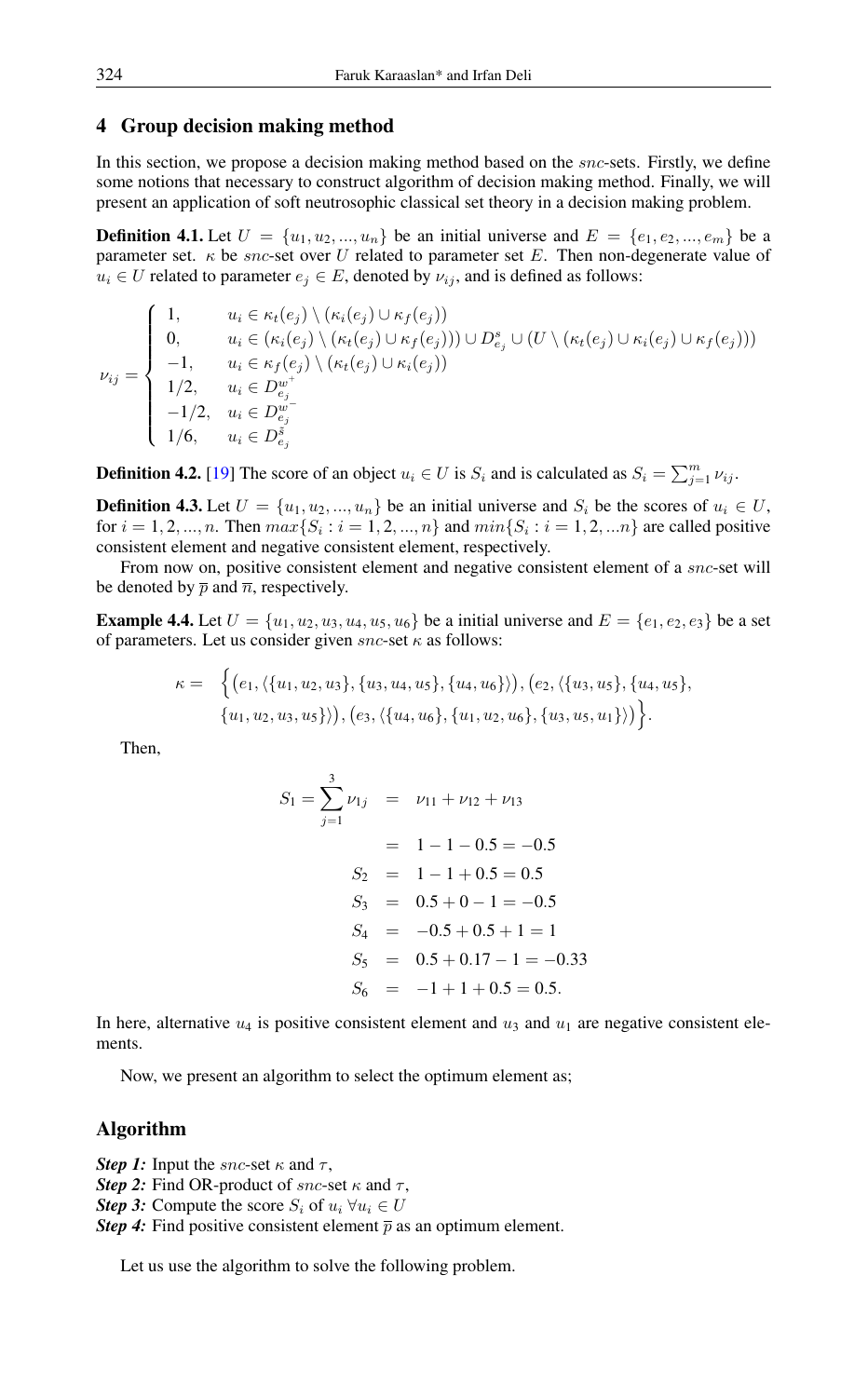Example 4.5. Assume that, there is a company which has three decision-makers who are working as experts to choose one or more desirable alternatives from set of alternatives for their own companies in humanity research department. In humanity research department experts determine required parameters for selection of element to the firm. Each of experts constructs own snc-set by using the determined parameters. Then they apply the naturel union operations on snc-sets constructed by own. Obtained the natural union set is a snc-set and it can not be consistent snc-set, in this case, some elements can be degenerate elements in natural union set. Now,  $C = \{c_1, c_2\}, U = \{u_1, u_2, u_3, u_4, u_5, u_6, u_7, u_8, u_9, u_{10}\}$  and  $E = \{e_1 = \text{presentable}, e_2 = \text{const}$ good diction,  $e_3 = reference$  be set of experts, set of alternatives and set of parameters, respectively. Then

*Step 1:* Each of experts input *snc*-set  $\kappa$  and  $\tau$  as follow:

$$
\kappa = \left\{ \big(e_1, \langle \{u_1, u_2, u_7, u_9\}, \{u_4, u_5\}, \{u_6, u_8, u_{10}\} \rangle \big), \\ \big(e_2, \langle \{u_1, u_2, u_4, u_6\}, \{u_8, u_9, u_{10}\}, \{u_3, u_5, u_7\} \rangle \big), \\ \big(e_3, \langle \{u_5, u_8, u_{10}\}, \{u_1, u_7, u_6\}, \{u_2, u_3, u_4, u_9\} \rangle \big) \right\}
$$

and

$$
\tau = \left\{ \big(e_1, \langle \{u_1, u_3, u_7, u_{10}\}, \{u_2, u_4, u_8, u_9\}, \{u_3, u_5, u_6\} \rangle \big), \big(e_2, \langle \{u_2, u_4, u_6\}, \{u_1, u_9, u_{10}\}, \{u_3, u_5, u_7, u_8\} \rangle \big), \big(e_3, \langle \{u_5, u_8\}, \{u_1, u_4, u_7, u_6, u_{10}\}, \{u_2, u_3, u_9\} \rangle \big) \right\}.
$$

Note that, here  $\kappa$ ,  $\tau$  be two csnc-sets, that is they aren't any degenerate element. *Step 2:* Let us find OR-product of the *snc*-sets  $\kappa$  and  $\tau$  as; follows:

$$
\kappa \oplus \tau = \{((e_1, e_1), \langle \{u_1, u_2, u_3, u_7, u_9, u_{10}\}, \{u_4\}, \{u_6\}\rangle),((e_1, e_2), \langle \{u_1, u_2, u_4, u_6, u_7, u_9\}, \emptyset, \{u_8\}\rangle),((e_1, e_3), \langle \{u_1, u_2, u_5, u_7, u_8, u_9\}, \emptyset, \emptyset)\rangle),((e_2, e_1), \langle \{u_1, u_2, u_3, u_4, u_6, u_7, u_{10}\}, \{u_9\}, \{u_3, u_5\}\rangle),((e_2, e_2), \langle \{u_1, u_2, u_4, u_6\}, \{u_9, u_{10}\}, \{u_3, u_5, u_7\}\rangle),((e_2, e_3), \langle \{u_1, u_2, u_4, u_5, u_6, u_8\}, \{u_{10}\}, \{u_3\}\rangle),((e_3, e_1), \langle \{u_1, u_3, u_5, u_7, u_8, u_{10}\}, \emptyset, \{u_3\}\rangle),((e_3, e_2), \langle \{u_2, u_4, u_5, u_6, u_8, u_{10}\}, \{u_1\}, \{u_3\}\rangle),((e_3, e_3), \langle \{u_5, u_8, u_{10}\}, \{u_1, u_6, u_7\}, \{u_2, u_3, u_9\}\rangle),
$$

*Step 3:* Score of each elements of U is computed as follows:

$$
S_1 = 7
$$
,  $S_2 = 6$ ,  $S_3 = -2$ ,  $S_4 = 5$ ,  $S_5 = 3$ ,  
 $S_6 = 4$ ,  $S_7 = 4$ ,  $S_8 = 4$ ,  $S_9 = 2$ ,  $S_{10} = 5$ ,

**Step 4:** Since  $max\{S_1, S_2, S_3, S_4, S_5, S_6, S_7, S_8, S_9, S_{10}\} = S_1$ , positive consistent element  $\overline{p} = S_1$ , then  $u_1$  is optimum element.

#### 5 Conclusion

In this paper, we present the concept of *snc*-sets and basic operations such as; union, intersection, AND product, OR-product. We also propose an efficient approach for group decision making problems based on snc-sets. It can be applied to problems of many fields that contain uncertainty such as; multi-criteria decision making, game theory, algebraic structure and so on.